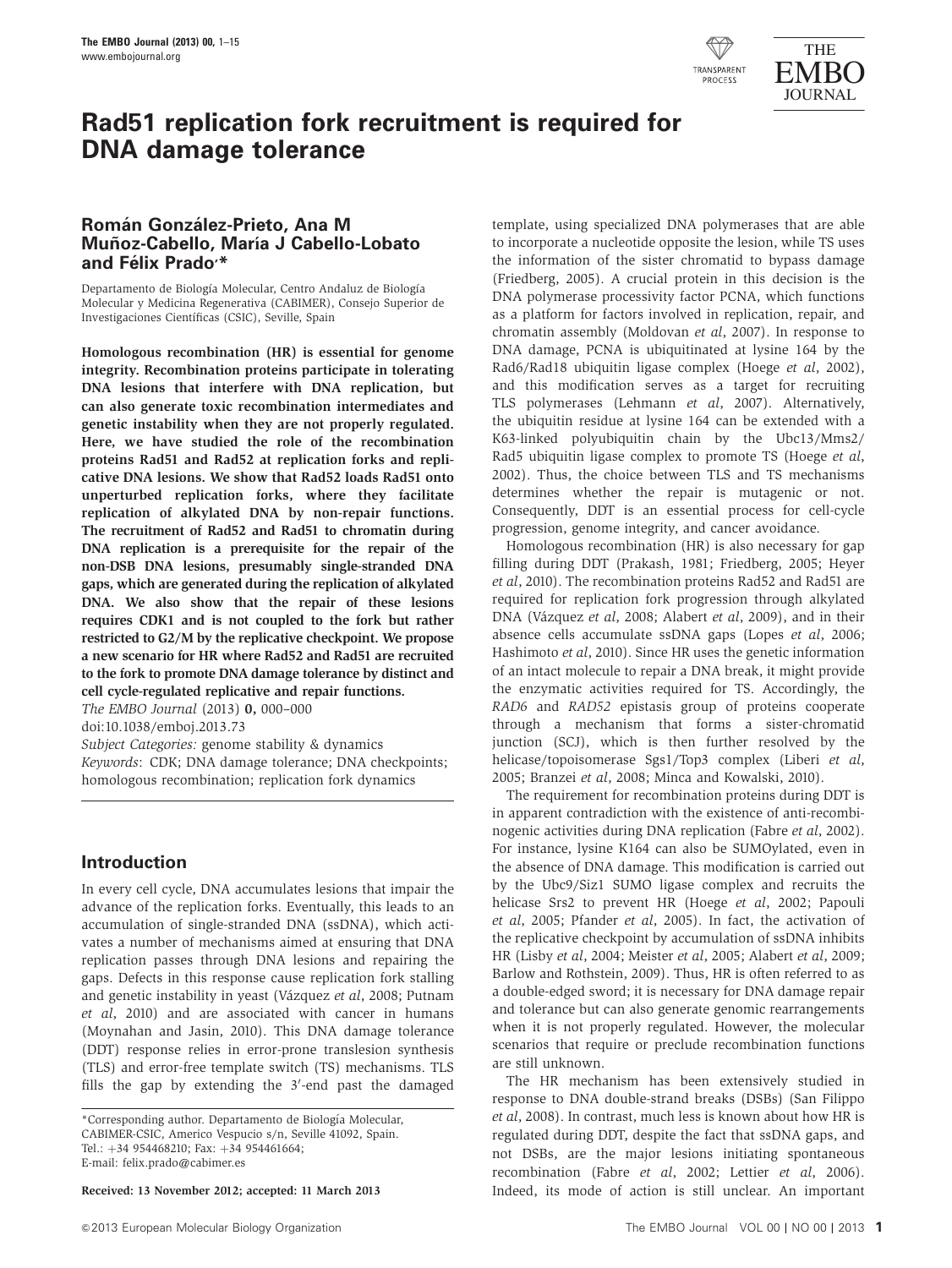mechanistic question is whether gap repair by HR is coupled to the replication bypass across the lesion or whether it occurs post-replicatively. The efficiency of the response to replicative DNA damage is not affected when the expression of the group of RAD6 epistasis proteins is restricted to G2/M, suggesting that these mechanisms can operate uncoupled from the replication fork [\(Daigaku](#page-13-0) et al, 2010; [Karras and](#page-13-0) [Jentsch, 2010\)](#page-13-0). The fact that not only rad18 $\Delta$ , but also rad52 $\Delta$ cells, accumulates ssDNA gaps behind the fork under replicative stress (Lopes et al[, 2006; Hashimoto](#page-13-0) et al, 2010) supports the idea that HR can also work uncoupled from the fork. However, the recombination proteins Rad52 and Rad51 are required for replication fork progression through alkylated DNA (Vázquez et al, 2008; [Alabert](#page-13-0) et al, 2009), suggesting that HR has additional, S phase-specific functions that remain to be determined.

A major handicap for studying the role of HR during DDT is the difficulty of discriminating whether a recombinogenic lesion is associated with an ssDNA gap generated by replication fork impairment or with a DSB generated by processing a non-DSB DNA lesion. Furthermore, the few assays able to detect ssDNA gaps infer the role of HR from recombination mutants (Lopes et al[, 2006; Gangavarapu](#page-13-0) et al, 2007), which can sometimes be misleading since the accuracy of HR relies on metastable and reversible intermediates ([Heyer](#page-13-0) et al[, 2010\)](#page-13-0). To overcome these problems, we have used the Chromatin Endogenous Cleavage (ChEC) method ([Schmid](#page-14-0) et al[, 2004\)](#page-14-0) to follow the binding of recombination proteins to replication forks and to DNA lesions other than DSBs during the cell cycle. We show that Rad52 and Rad51 are recruited to replication forks, where they facilitate DNA synthesis through alkylated DNA by a repair-independent process. Strikingly, the recruitment of Rad52 and Rad51 to chromatin during DNA replication is a prerequisite for the further repair of the lesion by HR, a process that is not coupled to the fork but rather restricted to G2/M by the replicative checkpoint.

## **Results**

## **Physical evidence for the recruitment of Rad52 and Rad51 to replicative DNA damage other than DSBs**

To directly address whether recombination proteins are targeted to DNA lesions other than DSBs, we took advantage of the ChEC method developed by Laemmli and colleagues to map genomic interaction sites of chromatin proteins ([Schmid](#page-14-0) et al[, 2004\)](#page-14-0). This method relies on the expression of proteins fused to the micrococcal nuclease (MN); the nuclease domain of these chimeras can be activated with  $Ca^{2+}$  ions and introduce a DNA DSB if they are bound to chromatin. For this, cells are permeabilized with digitonin, which does not affect protein–DNA interactions, and treated with  $Ca^{2+}$ for different times ([Schmid](#page-14-0) et al, 2004). The rationale behind this approach is that a repair protein fused to MN will only generate a detectable cut in the DNA if it is targeted to a lesion that is not a DSB; by contrast, if the lesion is a DSB, the cleavage by the chimera will not enhance the appearance of DSBs [\(Figure 1A](#page-2-0)). Therefore, we can infer that recombination proteins bind to DNA if DNA is digested upon exposure to  $Ca^{2+}$ .

We fused MN to the C-terminal ends of Rad52 and Rad51 (Rad52-MN and Rad51-MN), and confirmed that these constructs were as proficient as the wild type in DNA damage repair and tolerance [\(Figures 1B and C](#page-2-0); Supplementary Figure 1A). Rad52, which is essential for most HR events in yeast, binds to the 3'-ended ssDNA molecules generated by resection of a DSB and facilitates the formation of an ssDNA/ Rad51 filament that mediates the search and exchange of homologous DNA sequences [\(San Filippo](#page-14-0) et al, 2008). To study the role of HR in repairing DNA lesions other than DSBs, cells were treated with methyl-methane sulfonate (MMS), a genotoxic agent that impairs replication fork progression by DNA alkylation [\(Tercero and Diffley, 2001\)](#page-14-0) and that is highly toxic for cells defective in HR [\(Prakash and](#page-13-0) [Prakash, 1977\)](#page-13-0). After 2 h either with or without 0.05% MMS, cells were collected, permeabilized, and treated with  $Ca^{2+}$ for different times, and then total DNA was extracted and resolved in agarose gels. In the absence of  $Ca^{2+}$ , a single, high molecular DNA band is detected on top of the gel [\(Figure 1D](#page-2-0), time 0). In the absence of MMS, Rad52-MN digested DNA over a time course with  $Ca^{2+}$  [\(Figure 1D;](#page-2-0) note the gradual appearance of a smear below the top band in—MMS). Notably, the presence of MMS increased both the kinetics and extent (down to 1 kb) of DNA digestion by Rad52-MN [\(Figure 1D;](#page-2-0) compare + relative to  $-$  MMS at 30 and 45 min). The top band disappeared leading to a distribution of DNA fragments that peaked at  $\sim$  10 kb. This effect was not observed when we expressed only the MN (Supplementary Figure 1B). We also ruled out the possibility that the digestion was due to the fact that most MMS-treated cells remained at S phase [\(Figure 1D\)](#page-2-0) by showing that DNA digestion by Rad52-MN in cells synchronized in G1, S, or G2/ M and released in the absence of DNA damage did not change during the cell cycle (Supplementary Figure 1C). Importantly, and according to our hypothesis, introducing DNA DSBs with zeocin did not affect the kinetics of DNA cleavage by Rad52- MN (Supplementary Figure 1D).

The expression of Rad51-MN also led to a  $Ca^{2+}$ -dependent DNA digestion in the presence of MMS, even though less pronounced than that displayed by Rad52-MN. Importantly, this digestion was abolished in  $rad52\Delta$  [\(Figure 1E\)](#page-2-0), indicating that Rad52 mediates the binding of Rad51 to chromatin. Taken together, these results provide physical evidence for the recruitment of recombination proteins to non-DSBs DNA lesions.

Next, we investigated whether Rad52 binding to MMSinduced DNA damage is dependent on replication. For this, we used cells expressing CDC6 under the control of the GAL1 promoter (Gp::CDC6). Expression of Cdc6 is essential for replication initiation but not for later cell-cycle events that depend on high levels of CDK activity (Piatti et al[, 1995](#page-13-0)). Wild-type and *Gp*::*CDC6* cells were maintained in glucose for 2 h during the synchronization steps to deplete Cdc6, after which G1 cells were released using medium with or without 0.05% MMS ([Figure 1F](#page-2-0)). As reported, the absence of Cdc6 prevented DNA replication initiation and led to a 'reductional' cell division (Piatti et al[, 1995\)](#page-13-0). The absence of DNA replication also prevented Rad52-MN from binding to DNA in response to MMS, suggesting that Rad52 is recruited to non-DSBs replicative DNA lesions, presumably ssDNA gaps as suggested from Electron Microscopy studies with recombination mutants (Lopes et al[, 2006; Hashimoto](#page-13-0) et al, 2010).

### **Recruitment of recombination proteins to MMSinduced DNA damage is coupled to DNA replication**

In principle, Rad51 and Rad52 could be targeted to ssDNA gaps at or behind the fork, which are generated either by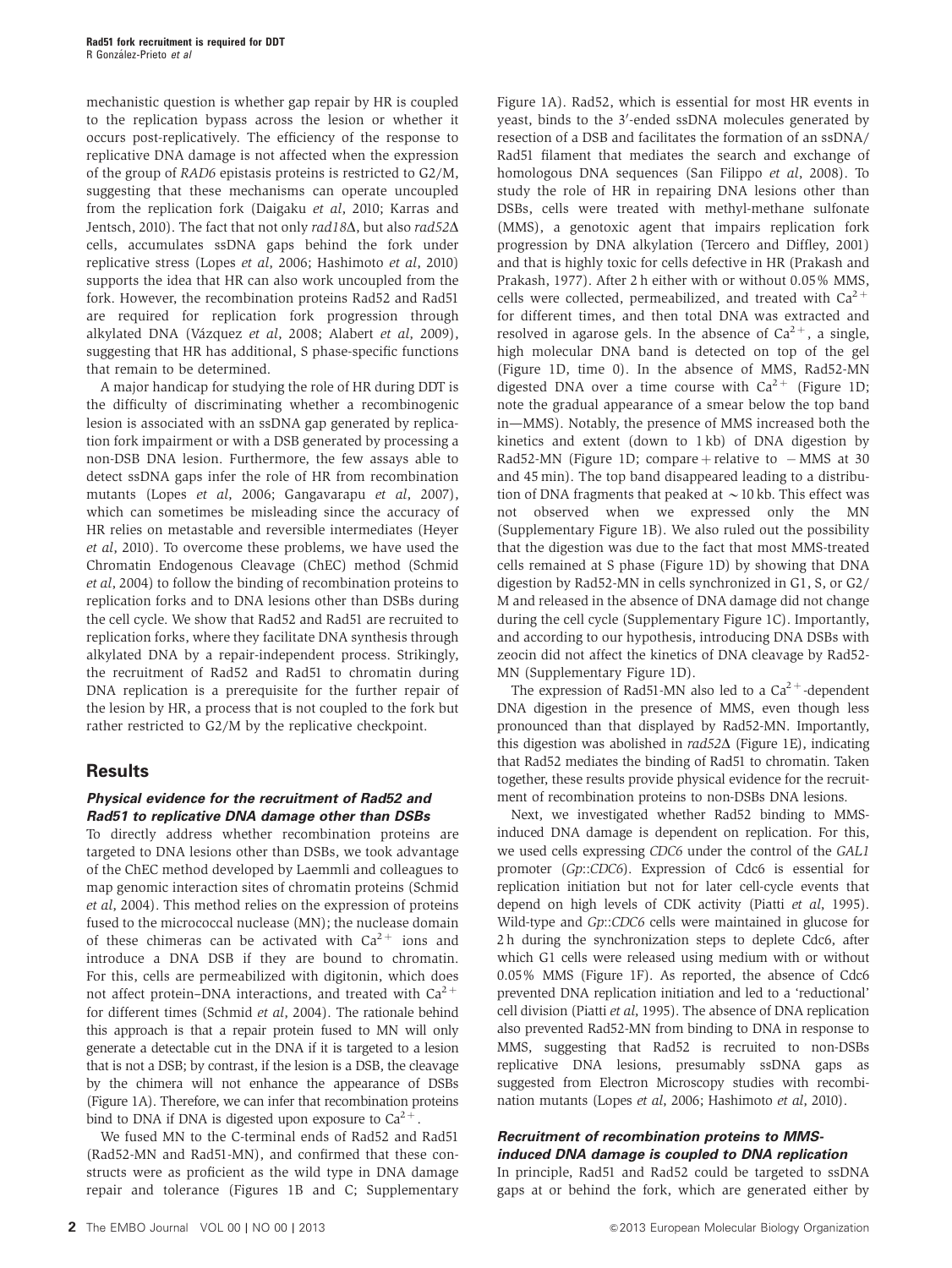<span id="page-2-0"></span>

Figure 1 Physical evidence for Rad52 and Rad51 binding to non-DSB DNA lesions generated by replication through alkylated DNA. (A) Rationale of the approach. A DNA repair protein fused to MN will induce a detectable cut only if it is bound to a DNA lesion other than a DSB. (B, C) Rad51-MN and Rad52-MN are functional in MMS-induced DDT. (B) Response to chronic MMS treatment; cell growth analysis by 10-fold serial dilutions of the same number of mid-log phase cells. (C) Response to acute high-dose MMS treatment; wild-type, RAD52-MN, RAD51-MN, rad52 $\Delta$  and rad51 $\Delta$  cells were grown to mid-log phase, treated or not with 0.05% MMS for 2 h and plated onto YPD medium to determine their viability. The average and s.e.m. of three independent experiments are shown. (D) Rad52 binds to DNA in response to MMS. ChEC analysis of exponentially growing RAD52-MN cells incubated with 0.05% MMS for 2 h. The left and right panels show profiles for DNA content and DNA digestion. (E) Rad51 binds to DNA in response to MMS in a Rad52-dependent manner. ChEC analysis of RAD51-MN and RAD51-MN rad52 $\Delta$ cells incubated with 0.05% MMS for 2 h. (F) DNA replication is required for Rad52 binding to MMS-induced DNA damage. RAD52-MN and Gp::CDC6 RAD52-MN cells were synchronized in G2/M in YP galactose with nocodazole, incubated for 1 h in YP glucose with nocodazole to remove Cdc6 ([Tercero](#page-14-0) et al, 2003), and released into G1 in YP glucose with  $\alpha$  factor. Finally, cells were released for 2 h in YP glucose with or without 0.05% MMS and analysed by ChEC.

uncoupling the leading and lagging strands, or by repriming DNA synthesis downstream of damage, respectively. To determine this, cells were synchronized in G1 and released in the presence of 0.033% MMS for different times, and samples were analysed for Rad52-MN DNA cleavage ([Figure 2A](#page-3-0)). Rad52-MN was bound to damaged DNA 1 h upon G1 release, when most cells were at S phase, as inferred from the DNA content profile. However, even at longer time points (3 and 4 h) at which bulk DNA was largely replicated, Rad52-MN was still bound to damaged DNA. This suggests that Rad52 can operate uncoupled from the replication fork at ssDNA gaps left behind the fork.

If Rad52 can operate uncoupled from the fork, then one prediction is that HR should be able to repair DNA damage even if HR is restricted to G2/M. To address this point, we limited Rad52 expression to G2/M by inserting the promoter and degron sequences of CLB2 in front of the coding sequence of RAD52 (G2::cRAD52) [\(Figure 2B](#page-3-0)). The cRad52 chimera was functional, as determined by analysing the viability of cells arrested in mitosis and then treated for 30 min with zeocin ([Figure 2C\)](#page-3-0). As expected for cells lacking Rad52 during S phase, G2::cRAD52 cells were defective in completing DNA replication in the presence of 0.033% MMS as determined by DNA content ([Figure 2D\)](#page-3-0) and PFGE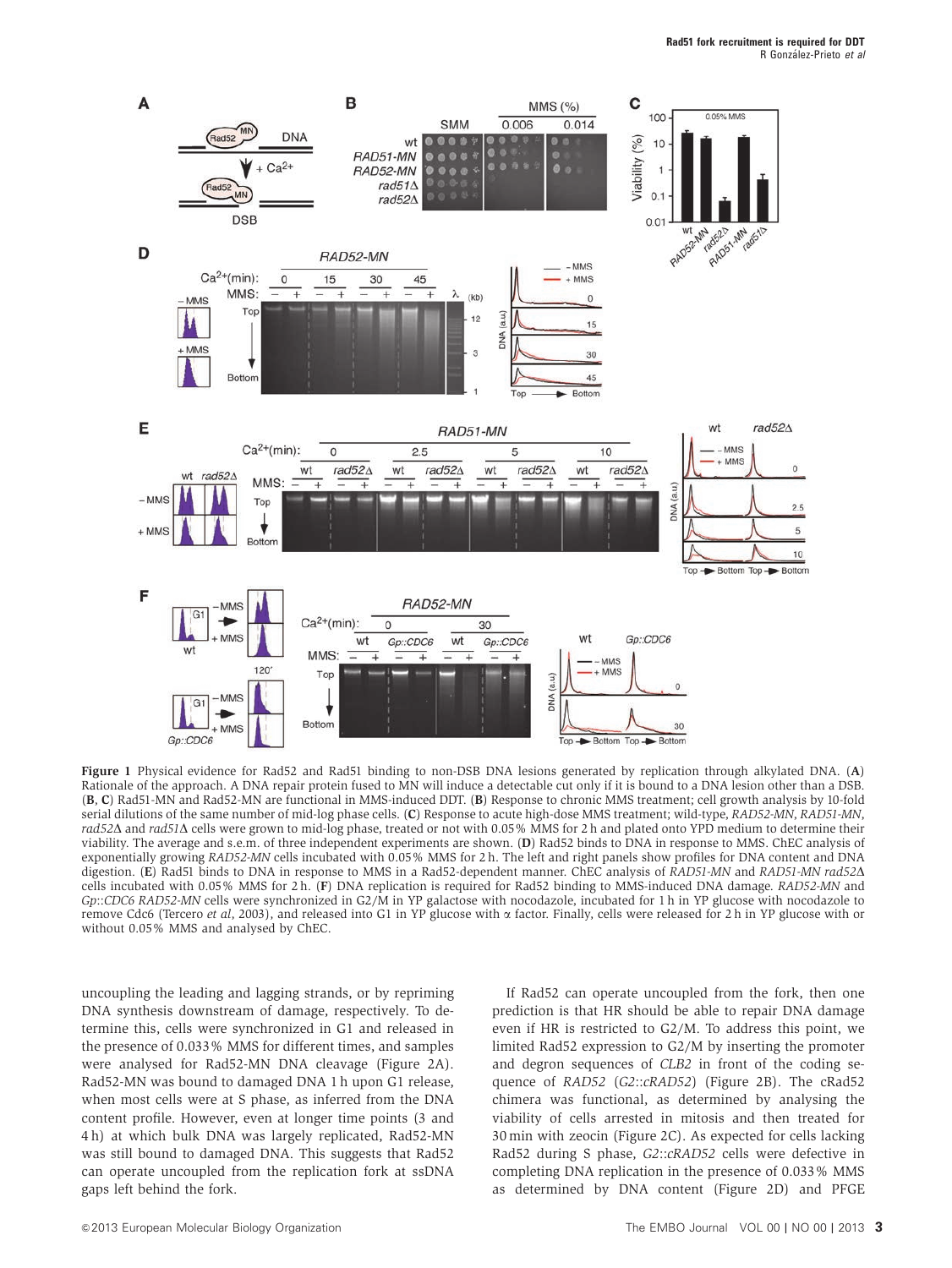<span id="page-3-0"></span>

Figure 2 The recruitment of Rad52 and Rad51 to MMS-induced DNA damage is coupled to DNA replication. (A) Rad52 can operate uncoupled from the replication fork in response to MMS. ChEC analysis of RAD52-MN cells synchronized in G1 and released in the presence of 0.033% MMS. (B) cRad52 is expressed specifically during G2/M. Western blot analysis of cRad52 in G2::cRAD52 cells synchronized in G1 and released into fresh medium. - indicates an asynchronous culture of a wild-type strain. Ponceau S staining and histone H3 levels were used as loading controls. (C) cRad52 is functional. G2::cRAD52, rad52 $\Delta$ , and wild-type cells were synchronized in G2/M, incubated with or without 100 µg/ml zeocin for 30 min, and plated onto YPD medium to determine their viability. The average and s.e.m. of four independent experiments are shown. (D, E) Rad52 is required for S-phase progression in the presence of MMS, as determined by Flow cytometry analysis of cells synchronized in G1 and released in the presence of 0.033% MMS (D), and PFGE analysis of cells synchronized in G1, released in the presence of 0.033% MMS for 1 h (M), and then release into fresh media for the indicated times (min) (E). The quantification of lineal chromosomes is shown on the right. (F) Cells cannot tolerate MMS-induced DNA damage when HR is restricted to G2/M. Zeocin and MMS sensitivity of G2::cRAD52, rad52D, and wild-type cells. (G) Rad52 and Rad51 recruitment to MMS-induced DNA damage is coupled to DNA replication. ChEC analysis of RAD51-MN, G2::cRAD52 RAD51-MN, and rad52 $\Delta$  RAD51-MN cells synchronized in G1 and released in the presence of 0.033% MMS for 270 min. The amount of cRad52 during the kinetics and of Rad51-MN 270 min after G1 release on MMS was determined by western blot. An asynchronous culture of rad51 $\Delta$  was used as a negative control. Histone H3 and Pgk1 were used as loading controls. cRad52 was detected with an antibody against Clb2.

(Figure 2E), where only replicated chromosomes enter into the gel. The absence of Rad52 during S phase had little effect on the sensitivity to zeocin-induced DSBs (Figure 2F, top); however, in contrast to our prediction, G2::cRAD52 cells were highly sensitive to MMS (Figure 2F, bottom). This indicates that cells cannot tolerate replicative DNA damage if HR is restricted to G2/M.

The fact that recombination proteins were bound to damaged sites after replication was largely completed but could not tolerate the damage when they were expressed only in G2/M suggests that their recruitment to chromatin is coupled to DNA replication. To assess this possibility, we followed Rad51-MN binding to chromatin in G2::cRAD52 cells by ChEC analysis. We first demonstrated that both cRad52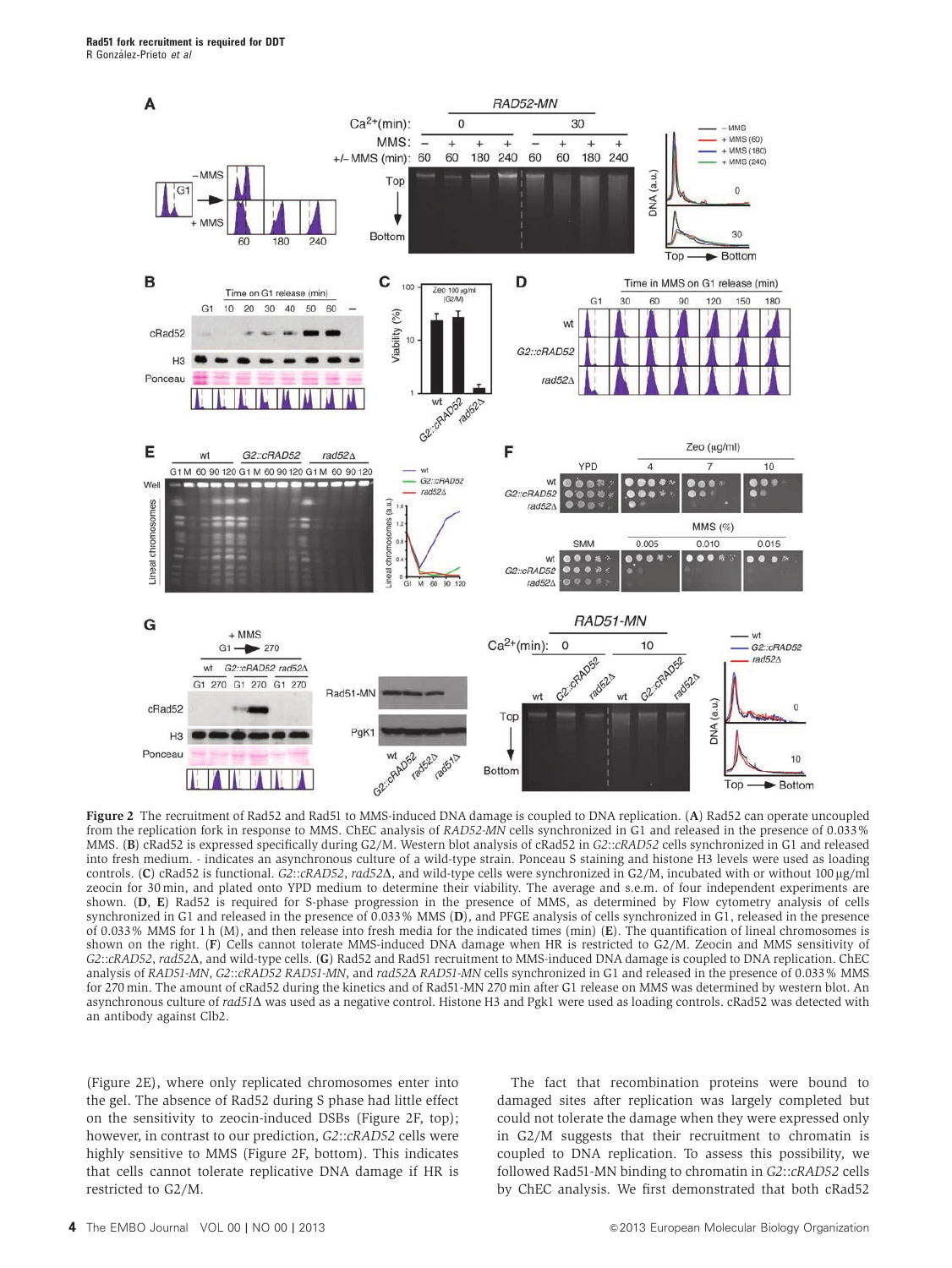and Rad51-MN are functional when expressed together (Supplementary Figure 2). Cells were then synchronized in G1, released in the presence of MMS, and analysed after 270 min, at which point most G2::cRAD52 cells remained arrested in mitosis and expressed cRad52 [\(Figure 2G](#page-3-0)). As previously shown, Rad52 was required for Rad51-MN binding to chromatin in response to MMS. Importantly, Rad51-MN binding was also prevented when Rad52 expression was restricted to G2/M [\(Figure 2G](#page-3-0)). This result, which cannot be explained by reduced levels of Rad51-MN in the mutant relative to the wild type [\(Figure 2G](#page-3-0)), demonstrates that the binding of Rad52 and Rad51 to damaged chromatin has to occur during S phase. It is worth noting that this result discards the possibility that the ChEC signal measured the binding of HR factors to ssDNA during the  $Ca^{++}$  treatment, since G2::cRAD52 cells in G2/M have Rad52, Rad51-MN, and ssDNA. In conclusion, our results indicate that the recruitment of recombination proteins is coupled to DNA replication and this step is essential for DDT.

#### **The recruitment of Rad51 to replicating chromatin is required for MMS-induced HR repair**

According to our previous results, the recruitment of Rad51 to chromatin during DNA replication should be a prerequisite for the recombinational repair of replicative DNA lesions. DNA damage repair by HR is associated with repair centres that can be detected with the recombination proteins Rad52 and Rad51 fused to the green fluorescence protein ([Lisby](#page-13-0) et al[, 2001, 2004\)](#page-13-0). While Rad52-YFP is biologically functional (Lisby et al[, 2001](#page-13-0)), tagging of Rad51 with the fluorescence protein reduces its repair activity (Lisby et al[, 2004](#page-13-0)). We thereby worked with yeast strains expressing both the chimera and the wild-type protein, which are fully functional in the repair of MMS and zeocine-induced DNA damage (Supplementary Figure 3A). Following the aforementioned strategy with Gp::CDC6 cells, we first confirmed that, as expected for replicative DNA damage, replication inhibition in the absence of Cdc6 prevented the assembly of MMSinduced HR foci [\(Figure 3A\)](#page-5-0).

Since a single DSB is able to generate a Rad52 focus ([Lisby](#page-13-0) et al[, 2003](#page-13-0)), the foci induced by MMS might reflect the repair of residual DSBs caused by replication through alkylated DNA. To address this point, we analysed the role of Exo1 and Sgs1, required for DNA resection during DSB repair by HR (Gravel et al[, 2008](#page-13-0); Zhu et al[, 2008](#page-14-0); [Mimitou and](#page-13-0) [Symington, 2010](#page-13-0)), on MMS-induced HR foci. The double mutant exo1 $\Delta$  sgs1 $\Delta$ , and partially the single mutants sgs1 $\Delta$ and  $exol\Delta$ , suppressed zeocin but not MMS-induced recombination foci ([Figure 3B\)](#page-5-0), suggesting that MMS-induced foci are indeed associated with non-DSBs DNA lesions. Consistently,  $exol\Delta$  sgs1 $\Delta$  did not prevent the binding of Rad52 to MMS-induced DNA damage as inferred from ChEC analysis (Supplementary Figure 3B). Nevertheless, we do not rule out the possibility that ssDNA gaps may need to be enlarged for efficient DNA repair (e.g., for ssDNA/Rad51 filament formation). According with this idea,  $exol\Delta$  sgs1 $\Delta$ accumulated MMS-induced recombination foci ([Figure 3B\)](#page-5-0) and were defective in SCJs formation ([Vanoli](#page-14-0) et al, 2010) as compared to the wild type. In this frame, it is worth noting that this double mutant accumulated high levels of foci in the absence of DNA damage, supporting the idea that spontaneous recombinogenic damage is associated with replicative non-DSB DNA lesions (Fabre et al[, 2002; Lettier](#page-13-0) et al[, 2006](#page-13-0)).

Once established that the repair by HR of MMS-induced non-DSBs replicative lesions is associated with foci, we examined the effect of restricting Rad52 expression to G2/M on MMS-induced YFP-Rad51 foci. G2::cRAD52 and wild-type cells expressing YFP-Rad51 were synchronized in G1 and released in the presence of 0.01% MMS. The lack of Rad52 during S phase in G2::cRAD52 suppressed the formation of Rad51 foci in response to MMS [\(Figure 3C](#page-5-0), left panel). This effect was not due to reduced levels of YFP-Rad51 in the mutant relative to the wild type (Supplementary Figure 3C). Therefore, the recruitment of recombination proteins to chromatin during DNA replication is a prerequisite for the further repair of the lesion. This is an important difference to DSB repair by HR, which is independent of DNA replication [\(Alabert](#page-13-0) et al, 2009; [Barlow and Rothstein, 2009](#page-13-0)) and can occur efficiently in G2 (Ira et al[, 2004\)](#page-13-0) even if Rad52 is not expressed during S phase ([Figures 2C and F](#page-3-0)). Accordingly, G2::cRAD52 cells synchronized in G1 and released in the presence of zeocin formed YFP-Rad51 foci in G2/M [\(Figure 3C](#page-5-0), right panel; Supplementary Figure 3D).

In cells lacking Sgs1, the repair of MMS-induced DNA lesions leads to an accumulation of SCJs (X-shaped molecules), a process that requires Rad51 and Rad52 [\(Liberi](#page-13-0) et al, [2005](#page-13-0)). Thus, we followed the kinetics of X-shaped molecules in sgs1 $\Delta$  and sgs1 $\Delta$  G2::cRAD52 cells synchronized in G1 and released in the presence of 0.033% MMS. As shown in [Figure 3D](#page-5-0), the absence of Rad52 during S phase led to a dramatic drop in the amount of SCJs, suggesting that Rad52 cannot promote sister-chromatid recombination in response to non-DSB replicative lesions if it is not timely loaded during replication.

An expectation of these results is that G2::cRAD52 cells accumulated unrepaired ssDNA gaps. ssDNA molecules are coated with replication protein A (RPA; formed by Rfa1-3 subunits), and can be detected by using the biologically functional chimera Rfa1-YFP (Lisby et al[, 2004](#page-13-0)). Most wildtype cells released from G1 into medium containing 0.01% MMS for 1 h accumulated Rfa1-YFP foci ( $\sim$ 75%), and this value was even higher in  $G2::cRAD52$  and  $rad52\Delta$  cells  $({\sim}90\%)$  [\(Figure 3E](#page-5-0), top). Inactivation of the MMS and further incubation in fresh medium led to a gradual disappearance of the RPA foci and normal cell-cycle progression in the wild type, whereas both  $G2::cRAD52$  and  $rad52\Delta$  maintained the initial fraction of cells with foci 4 h after release from MMS and remained arrested in G2/M. Of note, the pattern of RPA foci during the kinetics was independent of Rad52; multiple faint foci after 1 h in the presence of MMS that gradually ended up into 1–2 bright foci after release in fresh medium [\(Figure 3E,](#page-5-0) bottom). Faint speckled foci and 1–2 bright foci have been associated with replication and HR, respectively (Lisby et al[, 2004; Burgess](#page-13-0) et al, 2009). These results suggest that the presence of Rad52 during S phase is required for the repair of the replicative ssDNA gaps but not for the recruitment of the DNA lesions to the repair centres.

#### **Rad52 and Rad51 bind to replication forks regardless of the presence of DNA damage**

The fact that Rad52 and Rad51 have to be recruited onto chromatin during DNA replication in order to promote DDT suggests that their loading is coupled to the replication fork.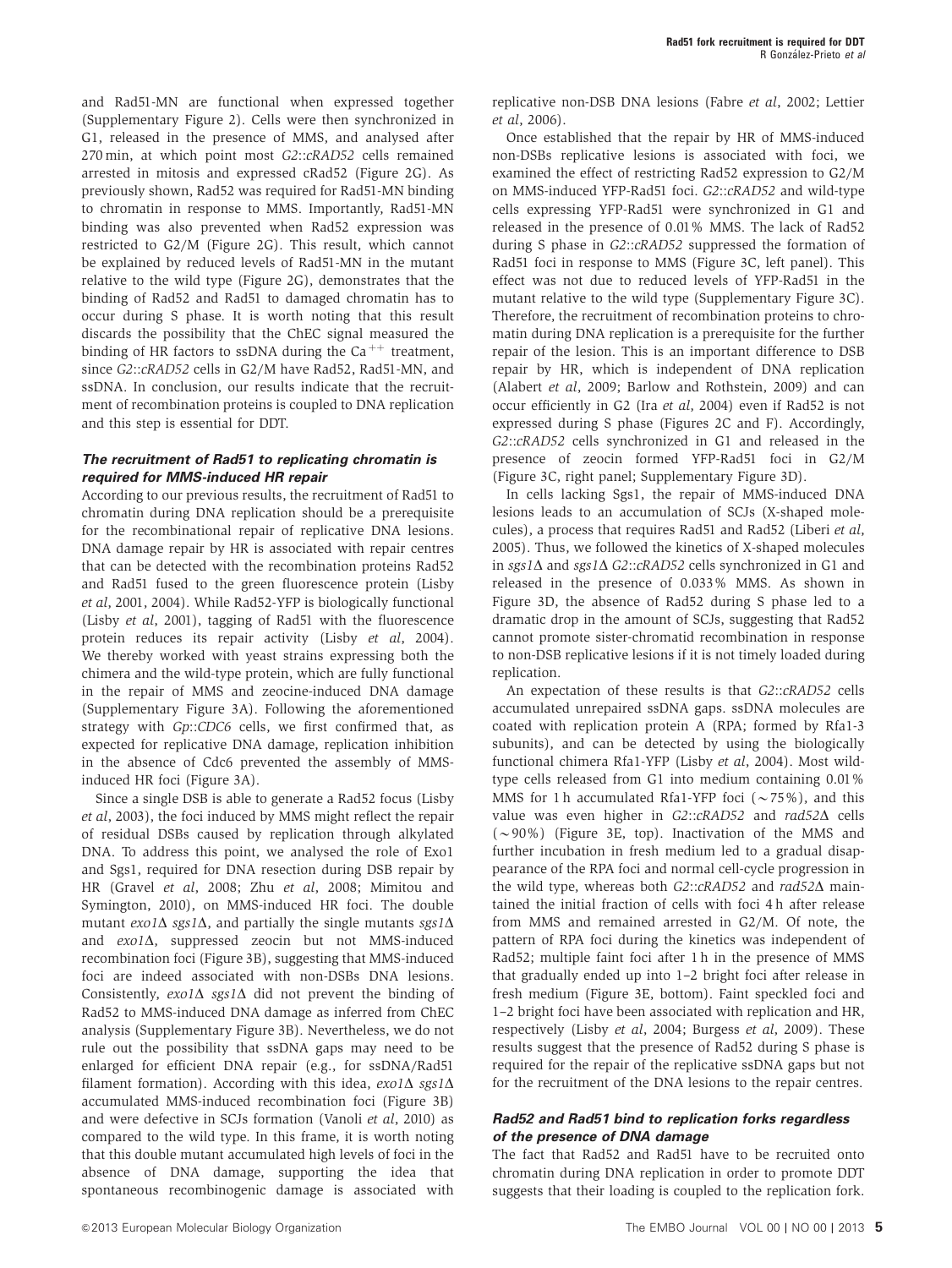<span id="page-5-0"></span>

Figure 3 Rad51 fork recruitment is a prerequisite for MMS-induced HR repair. (A) DNA replication is required for MMS-induced Rad52-YFP foci. Rad52 foci accumulation in wild-type and Gp::CDC6 cells transformed with pWJ1344 (RAD52-YFP), synchronized in G1 as shown in [Figure 1F,](#page-2-0) and released in YP glucose with 0.01% MMS. (B) Sgs1 and Exo1 are required for zeocin-induced, but not for MMS-induced HR foci. Rad52 foci accumulation in wild-type,  $sgs1\Delta$ ,  $exo1\Delta$ , and  $sgs1\Delta$  exo1 $\Delta$  cells transformed with pWJ1344 (RAD52-YFP), synchronized in G1, and released in the presence of 0.01% MMS (M) or 100  $\mu$ g/ml zeocin (Z) for 90 and 120 min, respectively. (C) Rad52 expression during S phase is required for MMS-induced, but not for zeocin-induced HR foci. Rad51 foci accumulation in YFP-RAD51 and G2::cRAD52 YFP-RAD51 cells transformed with pWJ1278 (RAD51), synchronized in G1, and released in the presence of 0.01% MMS (left panel) or  $100 \mu g/ml$  zeocin (right panel). The average and s.e.m. are shown. (D) Rad52 expression during S phase is required for MMS-induced SCJs. 2D gel analysis of X-shaped molecules in sgs1 $\Delta$  and sgs1 $\Delta$  G2::cRAD52 cells synchronized in G1 and released in the presence of 0.033% MMS. The amount of X-shaped molecules relative to the total amount of molecules, taken the highest value as 100, is shown. The experiment was repeated with similar results. (E) Rad52 expression during S phase is required for ssDNA gap repair. RPA foci accumulation and FACS analysis in RFA1-YFP1, RFA1-YFP1 G2::cRAD52 and RFA1-YFP1 rad52 $\Delta$  cells synchronized in G1, released in 0.01% MMS for 1h, treated with 2.5% sodium thiosulphate to inactivate the MMS, washed and incubated in fresh medium for different times. Bright field, DAPI fluorescence, and Rfa1-YFP foci of selected cells are shown.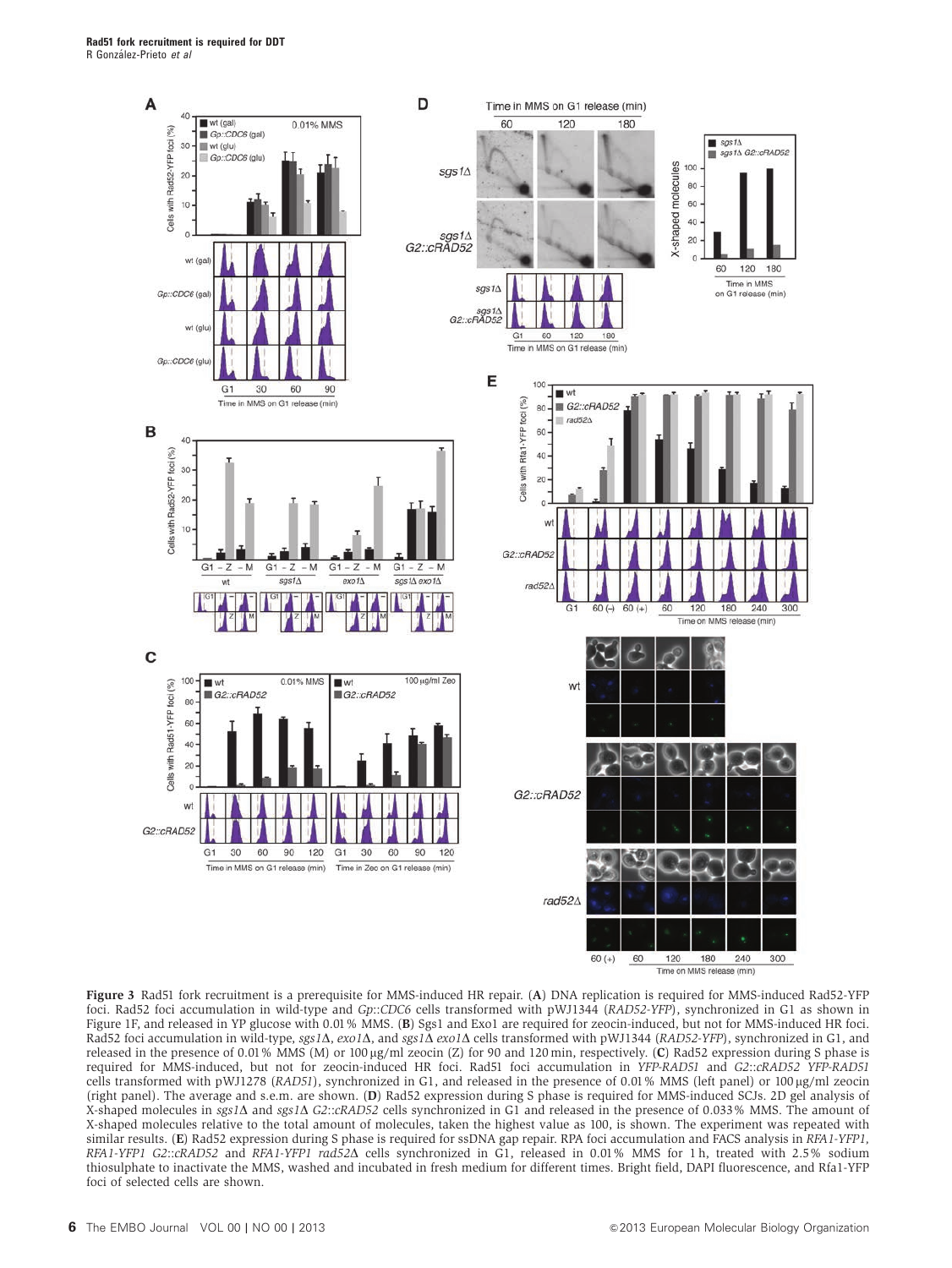<span id="page-6-0"></span>

Figure 4 Rad52 and Rad51 bind to replication forks regardless of the presence of MMS. (A) Schematic representation of the migration pattern of RIs by 2D gel electrophoresis (left). The expected molecule resulting from cleavage of a bubble at one of the forks is also shown (right). (B) Rad27 binds to replication forks as determined by ChEC/2D. G1-synchronized RAD27-MN cells were released into S phase for 30 min, permeabilized, and split into two samples that were treated or not with  $Ca^{2+}$ ; DNA was then extracted, digested with specific restriction enzymes, and analysed by 2D gel electrophoresis. The percentage of RIs at each time point is shown on the right. The experiment was repeated twice with similar results. (C, D) Rad52 binds to replication forks both in the absence and in the presence of MMS. G1-synchronized RAD52-MN cells were released into S phase for 30 min without (C) or with (D) 0.05% MMS, and analysed by ChEC/2D for different times as indicated in (B). The experiments were repeated with similar results (Supplementary Figure 5B). (E–G) Rad51 binds to replication forks in a Rad52 dependent manner. ChEC/2D analysis of RAD51-MN (E) and rad52 $\Delta$  RAD51-MN (F) cells following the conditions indicated in (C, D). The quantification (G) shows the increase in RIs upon  $Ca^{2+}$  treatment relative to paralleled untreated cultures. The average and s.e.m. from five (wt-MMS), four (*rad52* $\Delta$ -MMS), and three (wt +MMS) independent experiments are shown. (**B–F**) The arrows show the accumulation of small, Y-shaped molecules upon Ca<sup>2+</sup> activation.

To demonstrate at the molecular level that these proteins bind to forks, replication intermediates (RIs) from ChEC-treated cells were analysed by 2D-gel electrophoresis. Here, fork binding of a protein fused to MN and subsequent cleavage would generate a new population of RIs. To validate the assay, and once established that  $Ca^{++}$  treatment did not affect the pattern of RIs (Supplementary Figure 4A), we first analysed Rad27, a nuclease involved in the processing of Okazaki fragments ([Zheng and Shen, 2011](#page-14-0)). We analysed RIs at a fragment that contains the early origin ARS305; RIs initiated from this origin formed a bubble arc that converted to a single-Y arc of large Y-shaped molecules when forks crossed the nearest restriction site (Figures 4A, left and B,  $-Ca^{2+}$ ). Activation of the nuclease activity of Rad27-MN with  $Ca^{2+}$  led to a huge accumulation (up to 40% of total RIs) of small Y-shaped molecules (Figure 4B,  $+Ca<sup>2+</sup>$  open arrow). This arc is expected if the bubble is cut at one of the forks (Figure 4A, right) (Martín-Parras et al, 1992). Consistently, a drop in the total amount of bubbles (from 30 to 5%) accompanied the accumulation of small Y molecules (Figure 4B).

Importantly, activation of the nuclease activity of Rad52- MN with  $Ca^{2+}$  led to a substantial accumulation of small Y-shaped molecules (up to 20% of RIs at 45 min in  $Ca^{2+}$ ) and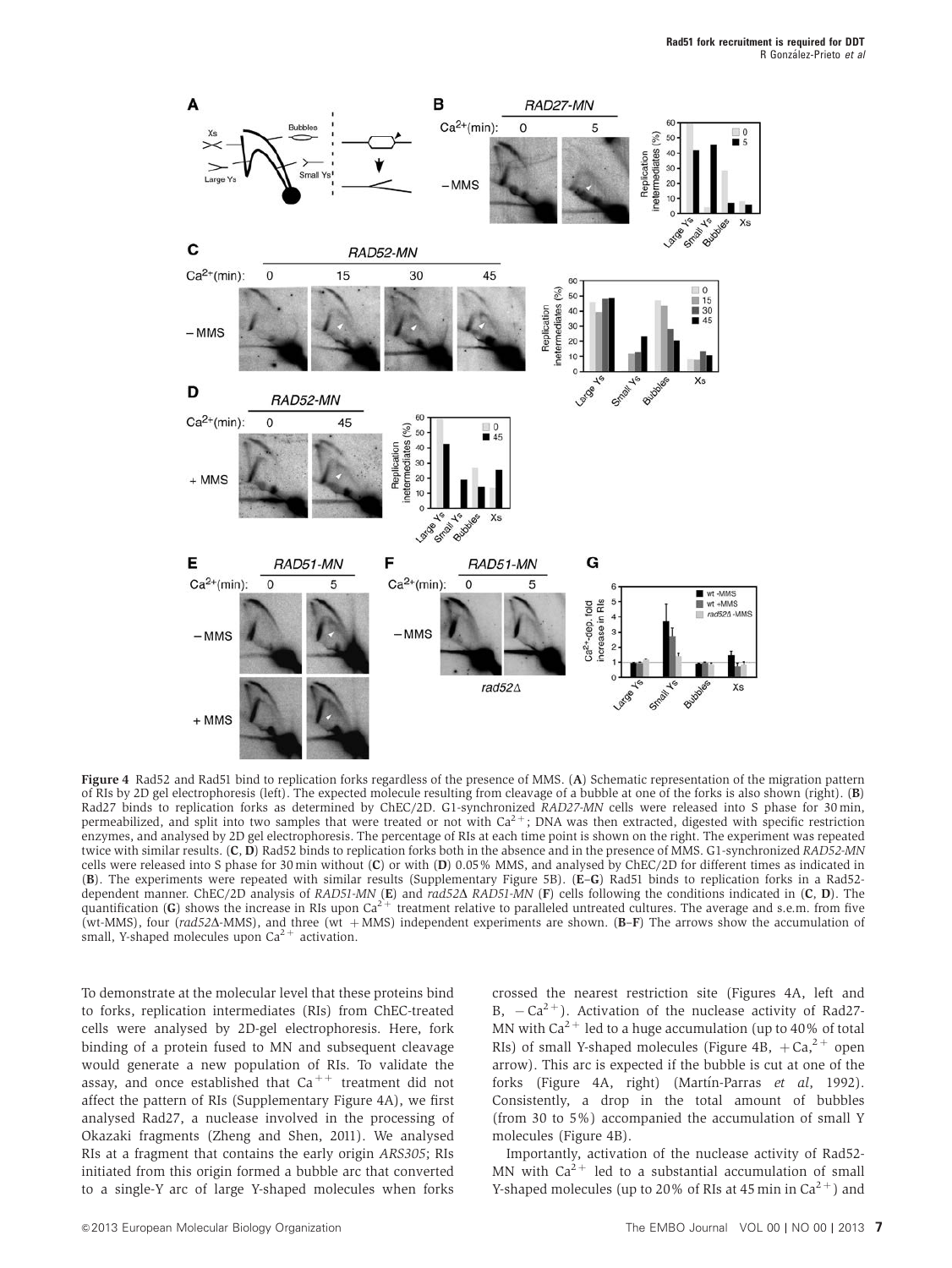a concomitant drop in the total amount of bubbles (from 40 to 20%) ([Figure 4C](#page-6-0); Supplementary Figure 4B,  $+Ca<sup>2+</sup>$ open arrow). This indicates that Rad52-MN binds to, at least,  $\sim$  20% of the forks, a value that might be underestimated if the efficiency of the Rad52-MN nuclease activity at the fork is not maximal.

The cleavage of the fork by Rad52-MN could reflect the recruitment of recombination proteins to forks stalled by spontaneous DNA lesions. Strikingly, however, the presence of 0.05% MMS did not increase the amount of molecules cleaved by Rad52-MN [\(Figure 4D](#page-6-0); Supplementary Figure 4B), despite the fact that this level of alkylation strongly affects replication fork advance at the analysed DNA fragment (compare the arc of large Y-shaped molecules in –MMS versus + MMS in the absence of  $Ca^{2+}$  in [Figures 4C–E;](#page-6-0) DNA alkylation makes the right and left forks advance less symmetrically, resulting in Y-shaped molecules that extend the signal until the inflexion point of the Y-arc). This result suggests that Rad52 is recruited to the fork independently of the presence of DNA lesions.

The activation of the nuclease activity of Rad51-MN also led to an accumulation of small Y-shaped molecules both with and without MMS (3–4% of RIs) ([Figures 4E and G](#page-6-0)). This value was lower than that obtained with Rad52-MN, what is consistent with the bulk DNA digestion analyses [\(Figure 1](#page-2-0)), and likely reflects a low Rad51-MN nuclease activity at the fork. Importantly, this accumulation of Y-shaped molecules was prevented in  $rad52\Delta$  ([Figures 4F](#page-6-0)) [and G](#page-6-0)), indicating that it was not the result of an unspecific cleavage by the MN domain, and that, as shown by previous results, Rad52 is required for Rad51 recruitment.

Finally, the fact that MMS increased bulk DNA digestion [\(Figure 1](#page-2-0)) but not fork cleavage ([Figure 4](#page-6-0)) by Rad52-MN and Rad51-MN further supports the finding that recombination proteins remain bound to MMS-induced ssDNA gaps left behind the forks [\(Figure 2A](#page-3-0)). Thus, our results are consistent with Rad52 and Rad51 interacting both with the fork, likely through transient and DNA damage-independent interactions, and with ssDNA gaps generated by replicative DNA damage and left behind as the fork moves forward.

#### **MMS-induced HR repair occurs after DNA replication**

Our analysis of Rad52-YFP foci in response to 0.01% MMS contrasted with a previous study showing that G1 cells released in the presence of 0.033% MMS did not accumulate Rad52 foci ([Alabert](#page-13-0) et al, 2009). However, asynchronous cultures accumulated budded cells with Rad52-YFP foci both at 0.01 and 0.05% MMS ([Figure 5A](#page-8-0)). Given that DNA alkylation slows down replication ([Tercero and Diffley, 2001](#page-14-0)), we hypothesized that HR foci assembly might require completion of DNA replication and therefore be delayed at high MMS concentration. To evaluate this, we analysed the frequency of cells with Rad52-YFP foci in cultures synchronized in G1 and then released in the presence of 0.05% MMS [\(Figure 5B](#page-8-0)). These cultures displayed a timecourse accumulation of Rad52-YFP foci with a peak at 120 min after G1 release. Notably, the increase in Rad52- YFP foci was small at 60–90 min, at which time most cells were in S phase [\(Figure 5B](#page-8-0)), while at those times asynchronous cultures displayed a 4- to 6-fold increase [\(Figure 5A](#page-8-0)). In contrast, the same cultures released in the presence of 0.01%

MMS progressed faster through S phase and accumulated Rad52-YFP foci earlier [\(Figure 5B](#page-8-0)).

To better determine the timing of Rad52-YFP foci accumulation during the cell cycle, the same experiment was conducted at  $16^{\circ}$ C to prolong the S phase [\(Figure 5C](#page-8-0)). At this temperature, the presence of 0.01% MMS led to an accumulation of cells with Rad52-YFP foci over the time course, with a peak at 180 min after G1 release, compared to the peak in asynchronous cultures at 90 min [\(Figure 5C,](#page-8-0) inset). This increase over the time course in cells with Rad52-YFP foci occurred concomitantly with an accumulation of cells with a 2C DNA content, suggesting that the assembly of MMSinduced HR repair centres requires completion of DNA replication. Accordingly, most cells synchronized in G1 and released in the presence of 0.05% MMS for 4 h at  $16^{\circ}$ C neither completed DNA replication nor accumulated Rad52-YFP foci [\(Figure 5C](#page-8-0)).

Finally, the timing of the appearance of Rad52-YFP foci in response to 0.01% MMS was followed in individual cells by time-lapse microscopy, using the bud-to-mother size ratio as indicator for cell-cycle progression. For this, we determined the relationship between this ratio and the DNA content, and established a ratio of 0.3 for the completion of DNA replication ([Figure 5D\)](#page-8-0), consistent with previous results ([Lisby](#page-13-0) et al, [2004](#page-13-0)). Rad52-YFP foci appeared in cells with a bud-to-mother size ratio above 0.3 in 95% of cells ([Figure 5E](#page-8-0)), further supporting the notion that HR foci assembly in response to MMS only occurs once DNA replication has concluded.

We also analysed the timing of YFP-Rad51 foci formation in response to MMS. Two types of cells with Rad51 foci were observed: (1) Cells with 1–2 bright foci that accumulated in G2/M and thereby earlier at low than at high MMS concentration ([Figure 5F,](#page-8-0) bottom); these foci are similar to those observed with Rad52-YFP and are also induced by zeocin [\(Figure 3C\)](#page-5-0). Therefore, they likely represent HR repair centres. (2) Cells with small, faintly speckled foci that accumulated during S phase in a dose-dependent manner [\(Figure 5F,](#page-8-0) top), and importantly, did not appear in response to zeocin ([Figure 3C\)](#page-5-0). The accumulation of these faint foci correlated with the ChEC signal by HR proteins that occurred in S phase in response to MMS [\(Figure 1](#page-2-0)). Therefore, they likely reflect the binding of HR proteins to ssDNA left behind the fork. Both types of MMS-induced YFP-Rad51 foci were suppressed when Rad52 expression was restricted to G2/M [\(Figure 3C](#page-5-0), left panel). The lack of HR foci in unperturbed cells suggests that the amount of Rad52/Rad51 at forks might be insufficient and/or too diffuse to generate a detectable signal.

#### **The replicative checkpoint prevents the assembly of MMS-induced HR repair centres during DNA replication**

We have shown that cells prevent the assembly of HR repair centres in response to replicative DNA damage until replication is completed, despite having recombination proteins bound to the lesion. Impairment of DNA replication by MMS activates S-phase checkpoints that maintain the integrity and functionality of the advancing forks and inhibit the firing of new origins [\(Branzei and Foiani, 2010; Berens and](#page-13-0) [Toczyski, 2012\)](#page-13-0). Mrc1 is a specific component of these checkpoints that transduces signals of defective replication to downstream effectors ([Alcasabas](#page-13-0) et al, 2001). We tested whether Mrc1 prevented Rad52 foci formation during S phase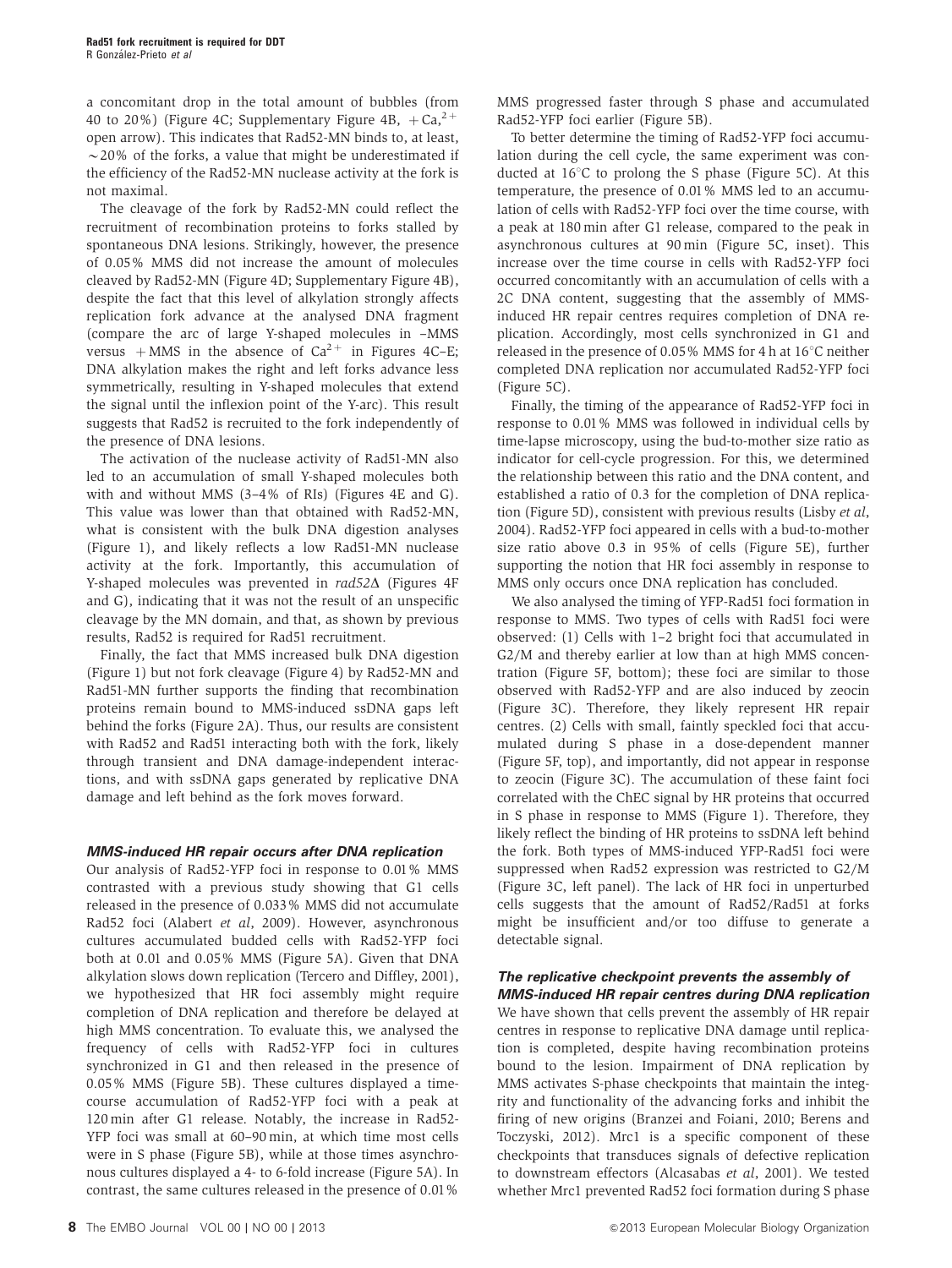<span id="page-8-0"></span>

Figure 5 MMS-induced HR foci form after DNA replication. (A) Rad52 foci accumulation in response to different doses of MMS. Asynchronous cultures of wild-type cells transformed with pWJ1344 (RAD52-YFP) were grown in the presence of 0.05 or 0.01% MMS, and the percentage of budded cells with foci was determined by fluorescence microscopy. (B, C) Rad52 foci formation requires completion of DNA replication. Rad52 foci accumulation in wild-type cells transformed with pWJ1344 (RAD52-YFP), synchronized in G1 and released at either 30°C (B) or 16°C (C) into medium with 0.05 or 0.01% MMS. The inset shows the kinetics of Rad52-YFP foci of an asynchronous culture grown in the presence of 0.01% MMS at 16<sup>°</sup>C. (D) Correlation between DNA content and bud-to-mother size ratio. (E) Rad52 foci form at replication completion. Time lapse of Rad52 foci formation in wild-type cells transformed with pWJ1344 (RAD52-YFP), synchronized in G1 and released in the presence of 0.01% MMS. (F) MMS induces faint (top) and bright (bottom) Rad51 foci during S phase and G2/M, respectively. Rad51 foci accumulation in YFP-RAD51 cells transformed with pWJ1278 (RAD51), synchronized in G1, and released at 30°C into fresh medium with 0.05 or 0.01% MMS. The average and s.e.m. are shown.

in response to MMS. The specific checkpoint defective mutant  $m r c 1^{AQ}$ ([Osborn, 2003](#page-13-0)) did not release the inhibition on Rad52 foci formation [\(Figure 6A](#page-9-0); compare with the wild type in Figure 5C); however, the DNA damage signalling is partially active in  $m r c 1^{AQ}$  cells due to the activity of Rad9, the Mrc1 counterpart in the DNA damage checkpoint pathway [\(Alcasabas](#page-13-0) et al, 2001). While  $rad9\Delta$  displayed a similar kinetics as the wild type ([Figure 6B](#page-9-0)),  $mrc1^{AQ}$  rad9 $\Delta$  cells treated with 0.05% MMS accumulated high levels of Rad52- YFP foci at 60–90 min after G1 release, at which point most cells were still in S phase [\(Figure 6C](#page-9-0)). Besides, Rad52 foci appeared earlier at 0.05% than at 0.01% MMS. Thus, the cellcycle regulation of HR foci in response to MMS is lost in  $mc1^{AQ}$  rad9 $\Delta$  cells. Of note, mrc1<sup> $AQ$ </sup> rad9 $\Delta$  cells accumulated more foci at 0.01% than at 0.05% MMS at later times (150–180 min), what might reflect the collapse of the repair centres in the absence of checkpoint activity under conditions of high replicative stress.

It is possible that the high levels of Rad52 foci during S phase in  $mrc1^{AQ}$  rad $9\Delta$  were a consequence of defective replication dynamics by loss of checkpoint functions. Mrc1 and Rad9 are required for the activation of the downstream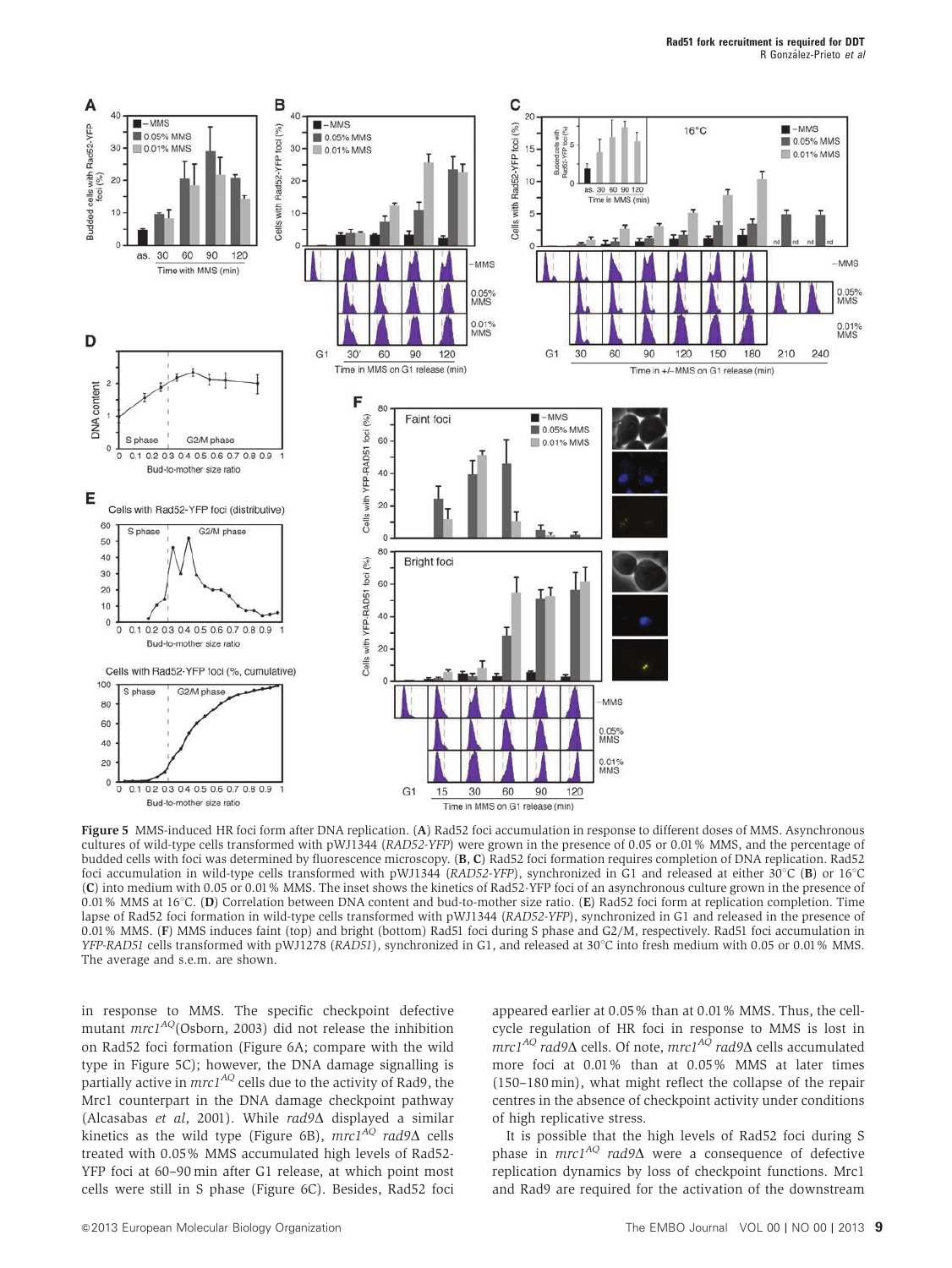<span id="page-9-0"></span>

Figure 6 The replicative checkpoint prevents MMS-induced HR foci during S phase.  $(A-C)$  Rad52 foci accumulation in  $mrc1^{AQ}$  (A), rad9 $\Delta$  (B), and  $mrc1^{AQ}$  rad9 $\Delta$  (C) cells transformed with pWJ1344 (RAD52-YFP), synchronized in G1, and released at  $16^{\circ}$ C into fresh medium with 0.05 or 0.01% MMS. The average and s.e.m. are shown.

effectors Rad53 and Chk1 by the checkpoint sensors Mec1 and Tel1 ([Alcasabas](#page-13-0) et al, 2001). While the lack of Tel1 or Chk1 did not affect the kinetics of Rad52 foci, the lack of Mec1 or Rad53 increased the frequency of cells with Rad52 foci (Supplementary Figure 5, note the difference in the scale with the  $sml1\Delta$  control). However, Rad52 foci appeared earlier at 0.01% than at 0.05% MMS and once cells reached G2/ M, despite replication fork stability and dynamic are strongly affected in  $mec1\Delta$  and  $rad53\Delta$  ([Branzei and Foiani, 2010;](#page-13-0) [Berens and Toczyski, 2012](#page-13-0)). Therefore, our results suggest a role for the replicative checkpoint in preventing the formation of MMS-induced HR centres during S phase. We analysed the kinetics of Rad52 foci in  $sml1\Delta$  mec1 $\Delta$  tel1 $\Delta$  and  $sml1\Delta$ rad53 $\Delta$  chk1 $\Delta$  to determine whether the sensors Mec1 and Tel1 and the effectors Rad53 and Chk1 have redundant functions in the inhibition of MMS-induced HR foci during S phase. Unfortunately, the high levels of spontaneous Rad52 foci in these mutants did not allow interpreting the results (Supplementary Figure 5).

### **The cycle-dependent kinase activity of Cdc28 is required for MMS-induced HR repair**

The kinase activity of Cdc28 restricts DSB repair by HR to S/ G2 (Aylon et al[, 2004;](#page-13-0) Ira et al[, 2004](#page-13-0); [Barlow and Rothstein,](#page-13-0) [2009](#page-13-0)). To examine whether Cdc28 is also required for MMSinduced HR repair, we used cells expressing an allele of CDC28 (cdc28-as1) sensitive to the ATP analogue inhibitor 1NMPP1. G1-synchronized cdc28-as1 cells were released in the presence of 0.01% MMS, and then treated or not with 1NMPP1 after 30 min. Inhibition of the CDK activity of Cdc28 suppressed Rad52-YFP foci formation in response to MMS [\(Figure 7A\)](#page-10-0).

Next, we followed the kinetics of recombination foci and X-shaped molecules in sgs1 $\Delta$  cdc28-as1 cells treated as indicated in [Figure 7A](#page-10-0) but at 0.033% MMS. Inhibition of Cdc28 caused a two-fold reduction in Xs and foci [\(Figure 7B;](#page-10-0) Supplementary Figure 6A), but did not affect DNA replication (Supplementary Figure 6B), suggesting that Cdc28 is required for the repair of the ssDNA gaps but not for the replication through alkylated DNA. Of note, the role of Cdc28 may be subsequent to Rad52 loading, because inhibition of the CDK activity of Cdc28 did not suppress Rad52-MN binding to damaged DNA as inferred by ChEC [\(Figure 7C](#page-10-0)).

## **Discussion**

### **The alkylating agent MMS generates replicative, non-DSB recombinogenic DNA lesions**

Using chimeras of recombination proteins fused to MN allowed us to show that Rad51 and Rad52 bind to non-DSBs DNA lesions, presumably ssDNA gaps, generated by replication through alkylated DNA ([Figure 1\)](#page-2-0). This is further supported at the cytological level by the appearance of small, faintly speckled YFP-Rad51 foci during the S phase of cells treated with MMS but not with zeocin [\(Figure 5F\)](#page-8-0). These results support conclusions previously inferred from genetic studies with mutants defective in HR [\(Prakash, 1981](#page-13-0); [Lopes](#page-13-0) et al[, 2006](#page-13-0); [Gangavarapu](#page-13-0) et al, 2007; [Hashimoto](#page-13-0) et al, 2010). We also have shown that recombination foci induced by MMS are not associated with DSBs ([Figures 3B and C](#page-5-0)). Since a single DSB is enough to generate a recombination focus (Lisby et al[, 2003\)](#page-13-0), our results strongly suggest that a dose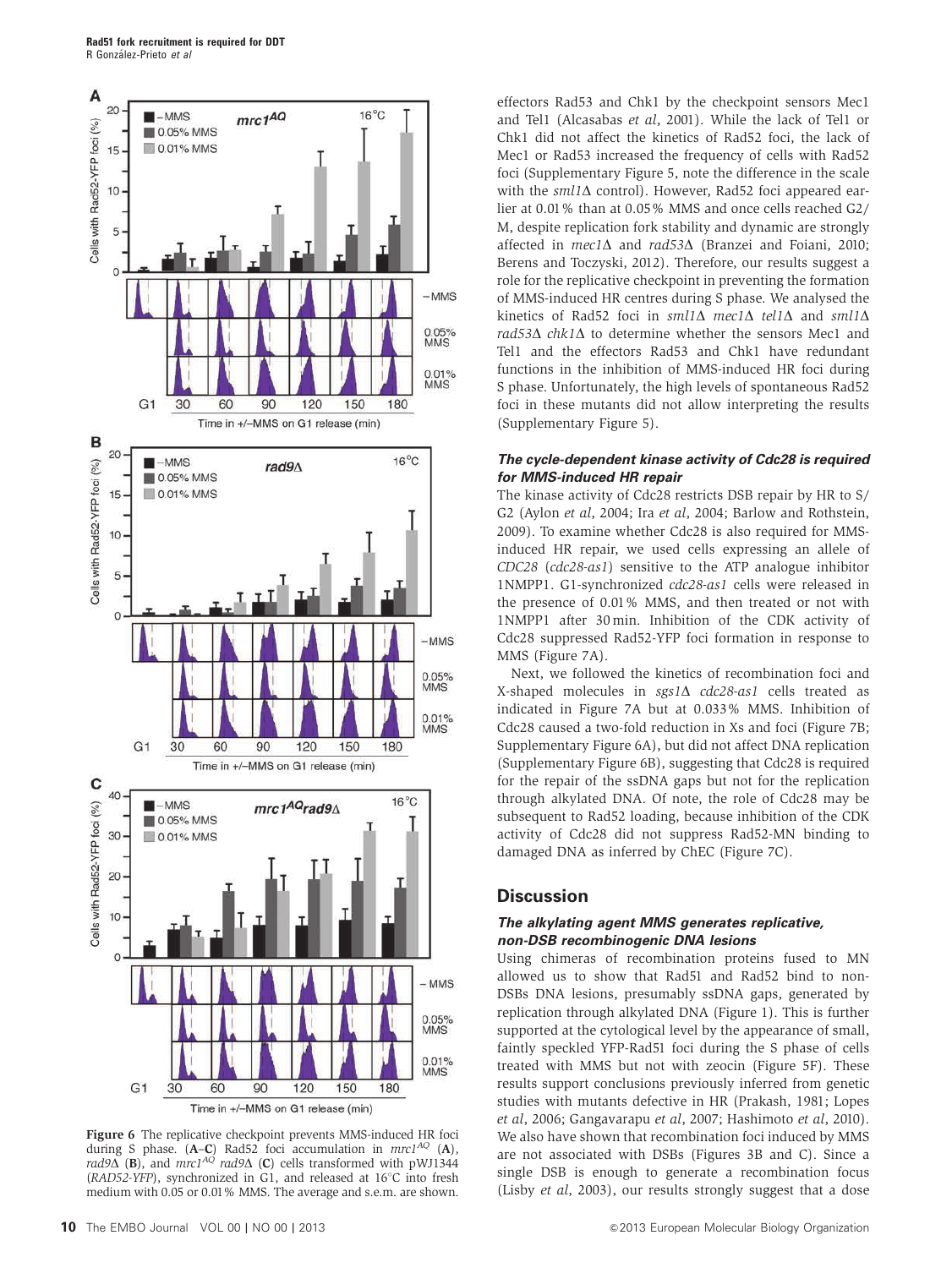<span id="page-10-0"></span>![](_page_10_Figure_1.jpeg)

Figure 7 The kinase activity of Cdc28 is required for MMS-induced HR repair. (A) The kinase activity of Cdc28 is required for MMS-induced Rad52-YFP foci. Rad52 foci accumulation in cdc28-as1 cells transformed with pWJ1344 (RAD52-YFP), synchronized in G1, and released in the presence of 0.01% MMS. Cells were split into two cultures 30 min after G1 release that were incubated with 1NMPP1 (5 µM) or its vehicle DMSO. The average and s.e.m. are shown. (B) Cdc28 is required for MMS-induced SCJs. 2D gel analysis of X-shaped molecules in sgs1 $\Delta$  cdc28as1 cells treated as in (A) but released in the presence of 0.033% MMS. The amount of X-shaped molecules relative to the total amount of molecules, taken the highest value as 100, is shown. The average and s.e.m. of three independent kinetics are shown. (C) Rad52 binding to MMS-induced DNA damage is independent of the Cdc28 kinase activity. cdc28-as1 RAD52-MN cells were synchronized in G1 and released into S phase in the presence of 0.033% MMS for 2 h. Thirty minutes upon G1 release, cells were split into two cultures that were or not incubated with 5 µM 1NMPP1, and the binding of Rad52-MN to DNA followed by ChEC analysis.

of 0.05% MMS does not lead to DSBs in yeast. These results are consistent with physical analyses of DNA fragmentation showing that very high doses of MMS (0.4%) are required to induce DSBs in yeast ([Jachymczyk](#page-13-0) et al, 1977; [Lundin](#page-13-0) et al, [2005](#page-13-0)).

#### **Rad52 and Rad51 bind to unperturbed forks and promote replication through alkylated DNA by repairindependent mechanisms**

Rad52 and Rad51 are required for replication fork progression through alkylated DNA [\(Figures 2D and E\)](#page-3-0) (Vázquez et al, [2008](#page-14-0); [Alabert](#page-13-0) et al, 2009), a function that is usually attributed to their DNA repair activities. In contrast to this view, we show that Rad52 is bound to MMS-induced non-DSB DNA lesions when replication is largely completed [\(Figure 2A](#page-3-0)) and that HR foci do not form until G2 ([Figure 5\)](#page-8-0). These results suggest that Rad52 and Rad51 help replication forks bypass DNA lesions by repair-independent mechanisms thus leaving ssDNA gaps behind the fork that are not repaired until S phase is completed. Along this line, Cdc28 lacking CDK activity prevented the repair but not the binding of Rad52 to replicative DNA damage, and accordingly, did not affect replication fork progression (Figures 7A and B; Supplementary Figure 6B).

According to a role assisting stressed replication forks, it was proposed from ChIP assays that Rad51 binds HU-arrested forks ([Papouli](#page-13-0) et al, 2005). By the analysis of RIs from ChEC-treated cells, we present physical evidence that Rad52 and Rad51 bind to unperturbed replication forks and that this binding is not increased in the presence of MMS ([Figure 4](#page-6-0)). Rad51 has been recently shown to be associated with replicating chromatin in human cell lines and X. laevis egg extracts, and in both cases, the presence of genotoxic agents hardly increased the recruitment of Rad51 [\(Petermann](#page-13-0) et al, [2010;](#page-13-0) Hashimoto et al[, 2010, 2011](#page-13-0)). Indeed, the absence of Rad51 in Xenopus extracts and yeast led to an accumulation of ssDNA gaps at the forks that was independent of exogenous DNA damage, which was interpreted to show a replicative role of Rad51 in facilitating fork progression through natural endogenous obstacles, presumably upon recruitment to transiently uncoupled forks ([Hashimoto](#page-13-0) et al[, 2010](#page-13-0)). However, natural impediments are unlikely as frequent and hard to overcome as those generated by 0.05% MMS, as suggested by the impairment of fork progression at that dose ([Figure 4](#page-6-0); [Tercero and Diffley, 2001\)](#page-14-0). Importantly, Rad51 is not required for completion of DNA replication in the absence of genotoxic agents in yeast and Xenopus extracts (Vázquez et al, 2008; [Hashimoto](#page-13-0) et al, 2010). Therefore, we propose that Rad51 is recruited to the fork independently of DNA damage, presumably through transient and highly regulated interactions. In this regard, it is worth noting that the discontinuous synthesis of the lagging strand gives rise to ssDNA/RPA nucleofilaments at the fork, which are the natural substrate for Rad52 to load Rad51 [\(Sung, 1997\)](#page-14-0).

Our results in yeast demonstrate that Rad52 and Rad51 are required to promote DNA replication through alkylated DNA by a replicative, non-repair function. Recent works in human cell lines have shown that BRCA2 and Rad51 participate in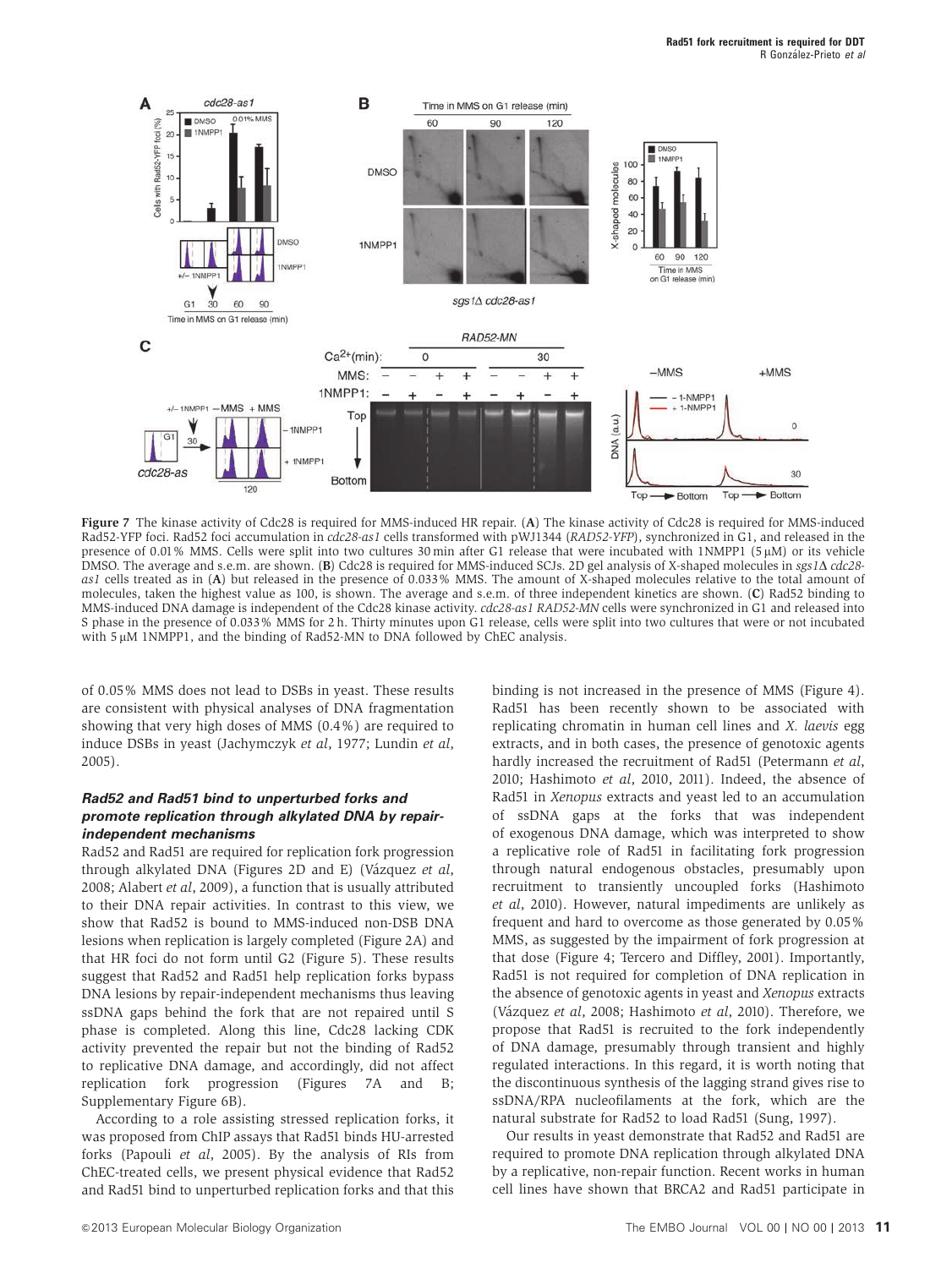Rad51 fork recruitment is required for DDT R González-Prieto et al

![](_page_11_Figure_1.jpeg)

Figure 8 Model for the roles and cell-cycle regulation of Rad52 and Rad51 in DDT. Rad51 and Rad52 bind to ssDNA/RPA1 filaments at advancing replication forks. When DNA adducts, such as alkylated bases, block the fork, Rad52 and Rad51 facilitate fork bypass by unknown replicative functions. Repriming of DNA synthesis downstream of the DNA lesion leaves Rad52 and Rad51 loaded at the ssDNA left behind the fork, which promote DNA repair in G2/M in a process that requires the CDK activity of Cdc28. In the meantime, the replicative checkpoint prevents gap repair and the accumulation of HR-mediated GCRs. Importantly, Rad52 and Rad51 binding to the forks during DNA replication is a prerequisite for the further repair of the ssDNA gaps.

the restart of HU-stalled replication forks by blocking DNA degradation by the nuclease Mre11 ([Petermann](#page-13-0) et al, 2010; [Schlacher](#page-14-0) et al, 2011). Notably, this function does not require their repair activities but rather the formation of stable Rad51/ssDNA filaments [\(Schlacher](#page-14-0) et al, 2011). It is therefore possible that a replicative function has been evolutionarily conserved for Rad51 and their mediators Rad52 and BRCA2, aimed at protecting transiently stalled forks. In this regard, the DDT response in bacteria relies on the formation of a RecA/ssDNA nucleofilament by RecFOR, the counterpart of Rad52 ([Bichara](#page-13-0) et al, 2011). Of note, impairment of DNA replication by MMS in cells in which Rad52 expression is restricted to G2/M did not lead to recombination foci ([Figure 3C](#page-5-0), left), indicating that 'unprotected' forks in the presence of MMS do not generate an alternative substrate for HR. Actually,  $rad52\Delta$  does not lead to the breakage of the ssDNA gaps generated at forks uncoupled by UV light (Lopes et al[, 2006](#page-13-0)). Thus, an alternative but not mutually exclusive possibility is that Rad52 and Rad51 might facilitate the repriming of DNA synthesis downstream of the lesion.

#### **Repair by HR of the DNA lesions generated during DDT is not coupled to the replication fork**

An important mechanistic question for elucidating the mode of action of processes that tolerate replicative DNA damage is whether or not they are coupled to the fork. We detected Rad52 binding to MMS-induced replicative non-DSBs lesions not only during S phase but also when the bulk DNA was largely replicated [\(Figure 2A](#page-3-0)). In fact, MMS-induced repair foci did not appear until replication was completed [\(Figure 5](#page-8-0)). These results are consistent with an accumulation of ssDNA gaps behind the forks of  $rad52\Delta$  and  $rad51\Delta$  cells treated either with MMS or with UV light (Lopes et al[, 2006;](#page-13-0) [Hashimoto](#page-13-0) *et al*, 2010), and support a post-replicative model of DNA repair by HR during DDT. Likewise, the RAD6 DDT pathway can operate behind the fork [\(Daigaku](#page-13-0) et al, 2010; [Karras and Jentsch, 2010](#page-13-0)); thus, our results provide a temporal framework for models that propose that the RAD6 and RAD52 pathways cooperate in the repair of replicative DNA damage [\(Branzei](#page-13-0) et al, 2008; [Minca and](#page-13-0) [Kowalski, 2010](#page-13-0)).

#### **Rad52 and Rad51 binding to replicating chromatin is a prerequisite for HR repair during DDT**

Despite the fact that ssDNA gaps are repaired post-replicatively, cells that express Rad52 only in G2/M were defective in DDT ([Figures 2D–F and 3C–E](#page-3-0)). We show that this defect was due to the fact that Rad51 cannot be loaded into the lesion ([Figure 2G](#page-3-0)). Therefore, Rad52 and Rad51 binding to chromatin during DNA replication is a prerequisite for further repair of the ssDNA gaps. This remarkable finding marks an important mechanistic distinction to DSB-induced HR, during which recombination proteins are recruited to the lesion in a replication-independent manner [\(Alabert](#page-13-0) et al[, 2009; Barlow and Rothstein, 2009](#page-13-0)), and establishes a new scenario for studying HR and genome integrity. Though we cannot formally exclude the possibility that the loading of Rad52 and Rad51 onto ssDNA lesions is not coupled to the fork but occurs at a time window and/or cell-cycle stage, the fact that Rad52 loads Rad51 onto the fork regardless of the presence of DNA damage and that these proteins are required for replication fork progression through alkylated DNA led us to propose that the recruitment of Rad52 and Rad51 for DDT is coupled to the fork. We propose a model where the loading of Rad52 and Rad51 onto ssDNA gaps may be a direct consequence of repriming DNA synthesis downstream of the blocking lesion (Figure 8). If the recombination proteins are not loaded in a timely manner, then the gaps left behind the fork cannot act as a substrate for HR and remain unrepaired, although our analysis of RPA1 foci suggests that the lesions are recruited to the repair centres [\(Figure 3E](#page-5-0)). An important consequence of the coupling of recombination proteins to the fork is that ensures an errorfree repair of the replicative DNA lesions. Furthermore, the fact that Rad52 and Rad51 cannot be directly targeted to ssDNA gaps may preclude recombination proteins from ssDNA intermediates generated during alternative repair processes, such as nucleotide excision repair, base excision repair, or mismatch repair.

#### **MMS-induced recombinational repair is cell-cycle regulated by the replicative checkpoint and the CDK activity of Cdc28**

The checkpoint-specific functions of Mrc1 and Rad9 prevent the assembly of MMS-induced HR repair centres during S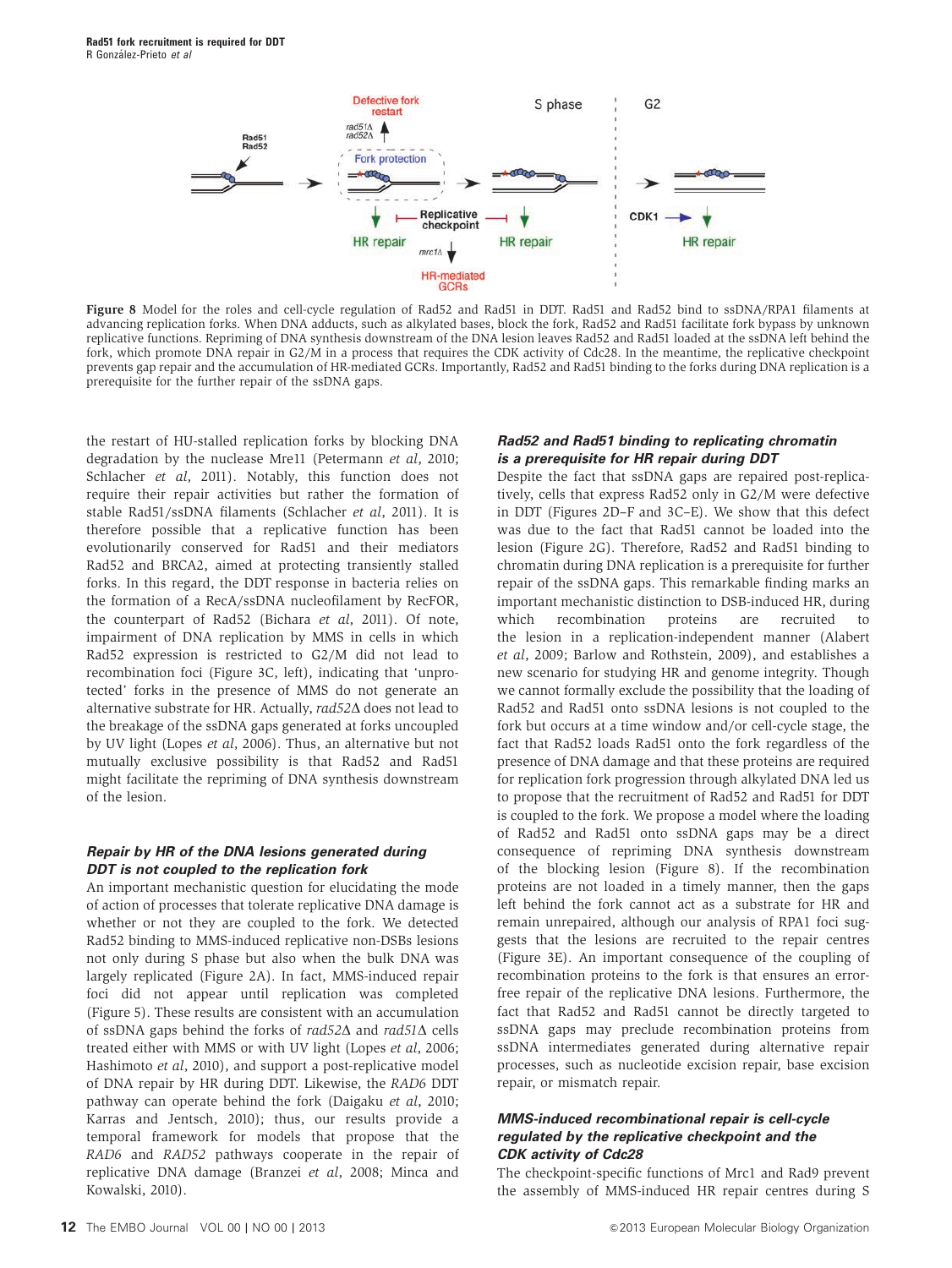phase ([Figure 6](#page-9-0)). This inhibition is not lost in  $mech \Delta$  and  $rad53\Delta$  (Supplementary Figure 6), which are strongly affected in replication fork stability and dynamics [\(Branzei and Foiani, 2010](#page-13-0); [Berens and Toczyski, 2012](#page-13-0)). This observation, together with the fact that Mrc1 is not required for the maintenance and restart of MMS-stressed forks (Tourrière  $et$  al, 2005), makes unlikely that the accumulation of MMS-induced HR foci during S phase was due to defective replication dynamic in  $\overline{m}rc1^{\overline{A}Q}$  rad9 $\Delta$ . Instead, we propose that the Mrc1 branch of the S-phase checkpoint restricts HR repair during DDT to G2/M. Likewise, activation of the replicative checkpoint inhibits the repair of DSBs [\(Alabert](#page-13-0) et al, 2009; [Barlow and Rothstein, 2009](#page-13-0)) and HU-stalled forks (Lisby et al[, 2004; Meister](#page-13-0) et al, 2005; [Barlow](#page-13-0) [and Rothstein, 2009\)](#page-13-0) by HR. We extend this inhibitory role to replicative ssDNA gaps, an unexpected result if we keep in mind that Rad52 and Rad51 are required for DNA replication in the presence of MMS despite the fact that this drug activates the checkpoint (Vázquez et al, 2008; [Alabert](#page-13-0) et al, [2009](#page-13-0)). Our results provide an explanation to this apparent contradiction by showing that Rad52 and Rad51 have two cell cycle-regulated functions and only the repair one is inhibited by the replicative checkpoints. We therefore propose that a general function of the S-phase checkpoint is to inhibit HR repair, likely because stressed forks are more susceptible to unscheduled recombination and/or because the repair at HR centres might interfere with replication. Besides, restricting HR to G2/M ensures the presence of an identical template to repair the damage. Consistently, the Mrc1-mediated checkpoint prevents HR-dependent gross chromosomal rearrangements (GCRs; [Putnam](#page-14-0) et al[, 2009](#page-14-0)).

We show that Cdc28 regulates ssDNA gap repair [\(Figures](#page-10-0) [7A and B](#page-10-0)). Cdc28 is also required for DSB repair by HR (Aylon et al[, 2004](#page-13-0); Ira et al[, 2004; Barlow and Rothstein,](#page-13-0) [2009](#page-13-0)). Therefore, HR is cell-cycle regulated by the replicative checkpoint and Cdc28. However, while Mrc1 and Cdc28 act by preventing or promoting, respectively, Rad52 recruitment at DSBs ([Alabert](#page-13-0) et al, 2009; [Barlow and Rothstein, 2009](#page-13-0)), they may operate at a step subsequent to Rad52 binding to ssDNA gaps [\(Figure 7C](#page-10-0)). In the case of DSBs, Mrc1 and Cdc28 act by regulating the resection of the 5'-ended strands (Aylon et al[, 2004;](#page-13-0) Ira et al[, 2004](#page-13-0); [Huertas](#page-13-0) et al, 2008; [Alabert](#page-13-0) et al, 2009; Chen et al[, 2011\)](#page-13-0). Likewise, Cdc28 and Mrc1 might regulate ssDNA gap repair by controlling DNA resection if Rad51-mediated strand invasion requires a minimal amount of ssDNA. An alternative but not mutually exclusive possibility is that the checkpoint promoted the antirecombinogenic activities of Srs2 and/or Sgs1, which suppress HR at earlier steps and also prevent HR-mediated GCRs [\(Putnam](#page-14-0) et al, 2009). Finally, the replicative checkpoint might be required for targeting the lesions to the repair centres. Further experiments will be necessary to elucidate the mechanisms by which CDK and replicative checkpoints coordinate DNA replication and HR.

In conclusion, the cell-cycle regulation of the replicative and repair functions of Rad52 and Rad51 is essential to prevent unscheduled recombination events and may determine the timing and mode of action of other DDT activities. Understanding of these mechanisms should help to clarify the complex and yet unclear genetic interactions between the RAD52 and RAD6 group of proteins.

## **Materials and methods**

Yeast strains, growth conditions, plasmids, and standard methods are included in Supplementary materials and methods and Supplementary Figure 7.

#### **In vivo ChEC analysis**

ChEC of native cells was performed as reported [\(Schmid](#page-14-0) et al, 2004) from 50 ml cultures grown under different conditions and arrested with sodium azide (0.1% final concentration). Similar results were obtained by directly processing the cultures. For cleavage induction, digitonin-permeabilized cells were incubated with  $2 \text{ mM }$  CaCl<sub>2</sub> at  $30^{\circ}$ C under gentle agitation. Total DNA was isolated (see Supplementary data) and resolved into  $0.8\%$  TAE  $1 \times$  agarose gels. Gels were scanned in a Fuji FLA5100, and the signal profile quantified using ImageGauge. The area of the DNA digestion profiles was equalized to eliminate DNA loading differences. Each ChEC experiment was repeated three times (except for [Figure 7C,](#page-10-0) Supplementary Figures 1 and 3, which were repeated twice) with similar results.

#### **Analysis of RIs**

To analyse the RIs shown in [Figures 3D and 7B,](#page-5-0) cells from a 100-ml culture were arrested with sodium azide (0.1% final concentration) and cooled down in ice, and total DNA was isolated with the G2/ CTAB protocol as previously described ([Clemente-Ruiz and Prado,](#page-13-0) [2009\)](#page-13-0). To analyse the RIs shown in [Figure 4;](#page-6-0) Supplementary Figure 4 (ChEC/2D analysis), total DNA was isolated as detailed in Supplementary data. DNA samples were digested with EcoRV and HindIII, resolved by neutral/neutral two-dimensional gel electrophoresis, blotted onto Hybond<sup>TM</sup>-XL membranes, and analysed by hybridization with the  $32P$ -labelled probes Or ([Figure 4;](#page-6-0) Supplementary Figure 4) or A ([Figures 3D and 7B;](#page-5-0) [Clemente-Ruiz](#page-13-0) [and Prado, 2009\)](#page-13-0). All signals were quantified in a Fuji FLA5100 with the ImageGauge analysis program.

#### **Analysis of Rad52-YFP foci**

To detect HR foci cells were transformed with plasmids pWJ1344, pWJ1213 (expressing RAD52-YFP), or pWJ1278 (expressing RAD51; for YFP-Rad51 foci analysis), fixed with formaldehyde as described [\(Monje-Casas](#page-13-0) et al, 2007) and visualized with a Leica CTR6000 fluorescence microscope. A total number of 300 cells were analysed for each time point. The average and s.e.m. of three independent experiments performed with three different transformants, using two independent transformation of each strain, are shown. The timing of Rad52-YFP foci appearance was followed in individual cells by time-lapse microscopy, using the bud-to-mother size ratio as an indicator of cell-cycle progression (see Supplementary data).

#### **Supplementary data**

Supplementary data are available at The EMBO Journal Online [\(http://www.embojournal.org\)](http://www.embojournal.org).

## **Acknowledgements**

We thank UK Laemmli, S Jentsch, S J Elledge, F Monje-Casas, JA Tercero, P San-Segundo, and RE Wellinger for various strains and reagents; E Vigueras for helpful discussion about the analysis of RIs; and P San-Segundo, P Huertas, and F Cortés-Ledesma for critical reading of the manuscript. RG-P and MJC-L were recipients of predoctoral training grants (FPI) from the Spanish Ministry of Science. AMM-C was a recipient of a contract of the Juan de la Cierva program from the Spanish government. Research was funded by the Spanish Ministry of Science (BFU2006-08336 and BFU2009-09036) and the Junta de Andalucia (P07-CVI-032000).

Author contributions: RG-P performed ChEC, CHEF, 2D gels, and recombination foci and viability analyses, and contributed to planning and interpreting experiments; AM-C performed westerns and recombination foci analyses, and contributed to interpreting experiments; MJC-L performed 2D gels, westerns, and foci and viability analyses; FP coordinated the project, planned and designed experiments, interpreted results, wrote the manuscript and assembled the figures.

## **Conflict of interest**

The authors declare that they have no conflict of interest.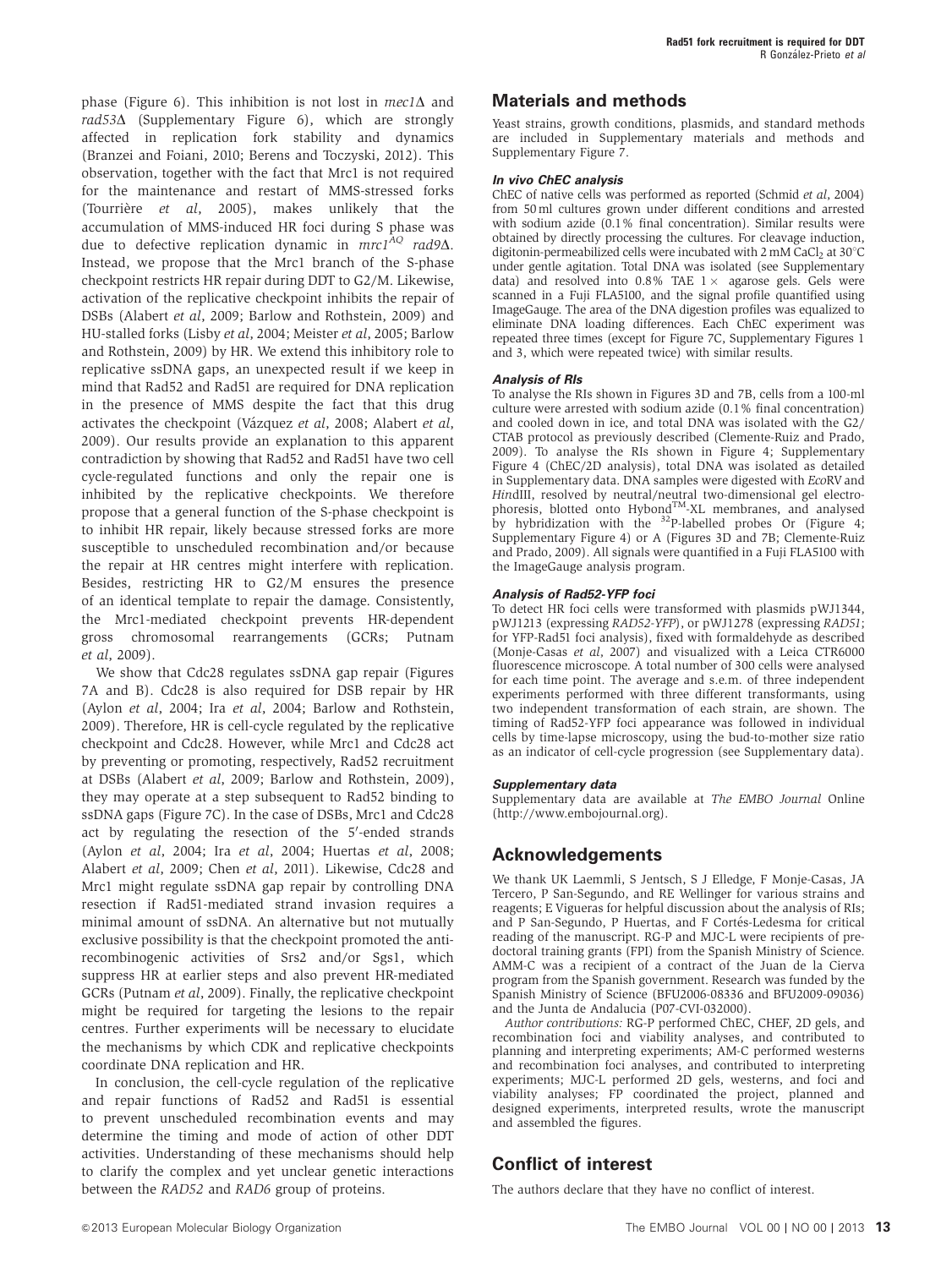## <span id="page-13-0"></span>**References**

- Alabert C, Bianco JN, Pasero P (2009) Differential regulation of homologous recombination at DNA breaks and replication forks by the Mrc1 branch of the S-phase checkpoint. EMBO J 28: 1131–1141
- Alcasabas AA, Osborn AJ, Bachant J, Hu F, Werler PJ, Bousset K, Furuya K, Diffley JF, Carr AM, Elledge SJ (2001) Mrc1 transduces signals of DNA replication stress to activate Rad53. Nat Cell Biol 3: 958–965
- Aylon Y, Liefshitz B, Kupiec M (2004) The CDK regulates repair of double-strand breaks by homologous recombination during the cell cycle. EMBO J 23: 4868–4875
- Barlow JH, Rothstein R (2009) Rad52 recruitment is DNA replication independent and regulated by Cdc28 and the Mec1 kinase. EMBO J 28: 1121–1130
- Berens TJ, Toczyski DP (2012) Keeping it together in times of stress: checkpoint function at stalled replication forks. Mol Cell 45: 585–586
- Bichara M, Meier M, Wagner J, Cordonnier A, Lambert IB (2011) Postreplication repair mechanisms in the presence of DNA adducts in Escherichia coli. Mutat Res 727: 104–122
- Branzei D, Foiani M (2010) Maintaining genome stability at the replication fork. Nat Rev Mol Cell Biol 11: 208–219
- Branzei D, Vanoli F, Foiani M (2008) SUMOylation regulates Rad18-mediated template switch. Nature 456: 915–920
- Burgess RC, Lisby M, Altmannova V, Krejci L, Sung P, Rothstein R (2009) Localization of recombination proteins and Srs2 reveals anti-recombinase function in vivo. J Cell Biol 185: 969–981
- Chen X, Niu H, Chung W-H, Zhu Z, Papusha A, Shim EY, Lee SE, Sung P, Ira G (2011) Cell cycle regulation of DNA double-strand break end resection by Cdk1-dependent Dna2 phosphorylation. Nat Struct Mol Biol 18: 1015–1019
- Clemente-Ruiz M, Prado F (2009) Chromatin assembly controls replication fork stability. EMBO Rep 10: 790–796
- Daigaku Y, Davies AA, Ulrich HD (2010) Ubiquitin-dependent DNA damage bypass is separable from genome replication. Nature 465: 951–955
- Fabre F, Chan A, Heyer W-D, Gangloff S (2002) Alternate pathways involving Sgs1/Top3, Mus81/Mms4, and Srs2 prevent formation of toxic recombination intermediates from single-stranded gaps created by DNA replication. Proc Natl Acad Sci USA 99: 16887–16892
- Friedberg EC (2005) Suffering in silence: the tolerance of DNA damage. Nat Rev Mol Cell Biol 6: 943–953
- Gangavarapu V, Prakash S, Prakash L (2007) Requirement of RAD52 Group Genes for Postreplication Repair of UV-Damaged DNA in Saccharomyces cerevisiae. Mol Cell Biol 27: 7758–7764
- Gravel S, Chapman JR, Magill C, Jackson SP (2008) DNA helicases Sgs1 and BLM promote DNA double-strand break resection. Genes Dev 22: 2767–2772
- Hashimoto Y, Chaudhuri AR, Lopes M, Costanzo V (2010) Rad51 protects nascent DNA from Mre11-dependent degradation and promotes continuous DNA synthesis. Nat Struct Mol Biol 17: 1305–1311
- Hashimoto Y, Puddu F, Costanzo V (2011) RAD51- and MRE11-dependent reassembly of uncoupled CMG helicase complex at collapsed replication forks. Nat Struct Mol Biol 19: 17–24
- Heyer W-D, Ehmsen KT, Liu J (2010) Regulation of Homologous Recombination in Eukaryotes. Annu Rev Genet 44: 113–139
- Hoege C, Pfander B, Moldovan G-L, Pyrowolakis G, Jentsch S (2002) RAD6-dependent DNA repair is linked to modification of PCNA by ubiquitin and SUMO. Nature 419: 135–141
- Huertas P, Cortés-Ledesma F, Sartori AA, Aguilera A, Jackson SP (2008) CDK targets Sae2 to control DNA-end resection and homologous recombination. Nature 455: 689–692
- Ira G, Pellicioli A, Balijja A, Wang X, Fiorani S, Carotenuto W, Liberi G, Bressan D, Wan L, Hollingsworth NM, Haber JE, Foiani M (2004) DNA end resection, homologous recombination and DNA damage checkpoint activation require CDK1. Nature 431: 1011–1017
- Jachymczyk WJ, Chlebowicz E, Swietlinska Z, Zuk J (1977) Alkaline sucrose sedimentation studies of MMS-induced DNA single-strand breakage and rejoining in the wild type and in UV-sensitive mutants of Saccharomyces cerevisiae. Mutat Res 43:  $1 - 10$
- Karras GI, Jentsch S (2010) The RAD6 DNA damage tolerance pathway operates uncoupled from the replication fork and is functional beyond S phase. Cell 141: 255–267
- Lehmann AR, Niimi A, Ogi T, Brown S, Sabbioneda S, Wing JF, Kannouche PL, Green CM (2007) Translesion synthesis: Y-family polymerases and the polymerase switch. DNA Repair 6: 891-899
- Lettier G, Feng Q, de Mayolo AA, Erdeniz N, Reid RJD, Lisby M, Mortensen UH, Rothstein R (2006) The role of DNA double-strand breaks in spontaneous homologous recombination in S. cerevisiae. PLoS Genet 2: e194
- Liberi G, Maffioletti G, Lucca C, Chiolo I, Baryshnikova A, Cotta-Ramusino C, Lopes M, Pellicioli A, Haber JE, Foiani M (2005) Rad51-dependent DNA structures accumulate at damaged replication forks in sgs1 mutants defective in the yeast ortholog of BLM RecQ helicase. Genes Dev 19: 339–350
- Lisby M, Barlow JH, Burgess RC, Rothstein R (2004) Choreography of the DNA damage response. Cell 118: 699–713
- Lisby M, Mortensen UH, Rothstein R (2003) Colocalization of multiple DNA double-strand breaks at a single Rad52 repair centre. Nat Cell Biol 5: 572–577
- Lisby M, Rothstein R, Mortensen UH (2001) Rad52 forms DNA repair and recombination centers during S phase. Proc Natl Acad Sci USA 98: 8276–8282
- Lopes M, Foiani M, Sogo JM (2006) Multiple mechanisms control chromosome integrity after replication fork uncoupling and restart at irreparable UV lesions. Mol Cell 21: 15–27
- Lundin C, North M, Erixon K, Walters K, Jenssen D, Goldman ASH, Helleday T (2005) Methyl methanesulfonate (MMS) produces heat-labile DNA damage but no detectable in vivo DNA doublestrand breaks. Nucleic Acids Res 33: 3799–3811
- Martín-Parras L, Hernández P, Martínez-Robles ML, Schvartzman JB (1992) Initiation of DNA replication in ColE1 plasmids containing multiple potential origins of replication. *J Biol Chem* 267: 22496–22505
- Meister P, Taddei A, Vernis L, Poidevin M, Gasser SM, Baldacci G (2005) Temporal separation of replication and recombination requires the intra-S checkpoint. J Cell Biol 168: 537–544
- Mimitou EP, Symington LS (2010) Ku prevents Exo1 and Sgs1 dependent resection of DNA ends in the absence of a functional MRX complex or Sae2. EMBO J 29: 3358–3369
- Minca EC, Kowalski D (2010) Multiple Rad5 activities mediate sister chromatid recombination to bypass DNA damage at stalled replication forks. Mol Cell 38: 649–661
- Moldovan G-L, Pfander B, Jentsch S (2007) PCNA, the maestro of the replication fork. Cell 129: 665–679
- Monje-Casas F, Prabhu VR, Lee BH, Boselli M, Amon A (2007) Kinetochore orientation during meiosis is controlled by aurora B and the monopolin complex. Cell 128: 477–490
- Moynahan ME, Jasin M (2010) Mitotic homologous recombination maintains genomic stability and suppresses tumorigenesis. Nature 11: 196–207
- Osborn AJ (2003) Mrc1 is a replication fork component whose phosphorylation in response to DNA replication stress activates Rad53. Genes Dev 17: 1755–1767
- Papouli E, Chen S, Davies AA, Huttner D, Krejci L, Sung P, Ulrich HD (2005) Crosstalk between SUMO and ubiquitin on PCNA is mediated by recruitment of the helicase Srs2p. Mol Cell 19: 123–133
- Petermann E, Orta ML, Issaeva N, Schultz N, Helleday T (2010) Hydroxyurea-Stalled replication forks become progressively inactivated and require two different RAD51-mediated pathways for restart and repair. Mol Cell 37: 492–502
- Pfander B, Moldovan G-L, Sacher M, Hoege C, Jentsch S (2005) SUMO-modified PCNA recruits Srs2 to prevent recombination during S phase. Nat Cell Biol 37: 428–433
- Piatti S, Lengauer C, Nasmyth K (1995) Cdc6 is an unstable protein whose de novo synthesis in G1 is important for the onset of S phase and for preventing a 'reductional' anaphase in the budding yeast Saccharomyces cerevisiae. EMBO J 14: 3788–3799
- Prakash L (1981) Characterization of postreplication repair in Saccharomyces cerevisiae and effects of rad6, rad18, rev3 and rad52 mutations. Mol Gen Genet 184: 471–478
- Prakash L, Prakash S (1977) Isolation and characterization of MMS-sensitive mutants of Saccharomyces cerevisiae. Genetics 86: 33–55